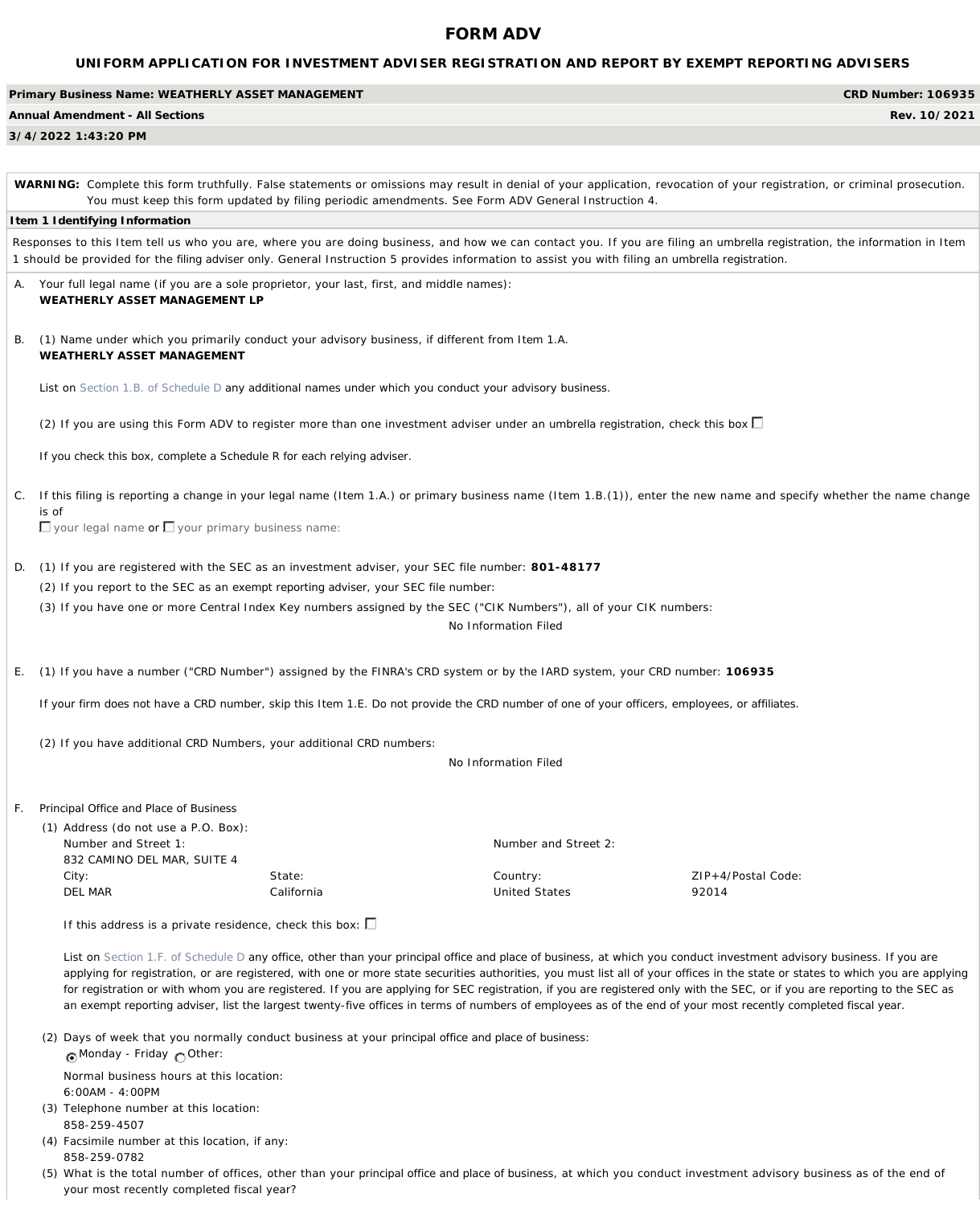| G. | Number and Street 1:                                             |                                                                        | Mailing address, if different from your principal office and place of business address:<br>Number and Street 2: |                                                                                                                                                                                                                                                                                                                                                                                                                                                                                                                                                                                                                                                                                                                                 |         |                 |
|----|------------------------------------------------------------------|------------------------------------------------------------------------|-----------------------------------------------------------------------------------------------------------------|---------------------------------------------------------------------------------------------------------------------------------------------------------------------------------------------------------------------------------------------------------------------------------------------------------------------------------------------------------------------------------------------------------------------------------------------------------------------------------------------------------------------------------------------------------------------------------------------------------------------------------------------------------------------------------------------------------------------------------|---------|-----------------|
|    | City:                                                            | State:                                                                 | Country:                                                                                                        | ZIP+4/Postal Code:                                                                                                                                                                                                                                                                                                                                                                                                                                                                                                                                                                                                                                                                                                              |         |                 |
|    |                                                                  | If this address is a private residence, check this box: $\square$      |                                                                                                                 |                                                                                                                                                                                                                                                                                                                                                                                                                                                                                                                                                                                                                                                                                                                                 |         |                 |
| Н. |                                                                  |                                                                        |                                                                                                                 | If you are a sole proprietor, state your full residence address, if different from your principal office and place of business address in Item 1.F.:                                                                                                                                                                                                                                                                                                                                                                                                                                                                                                                                                                            |         |                 |
|    | Number and Street 1:                                             |                                                                        | Number and Street 2:                                                                                            |                                                                                                                                                                                                                                                                                                                                                                                                                                                                                                                                                                                                                                                                                                                                 |         |                 |
|    | City:                                                            | State:                                                                 | Country:                                                                                                        | ZIP+4/Postal Code:                                                                                                                                                                                                                                                                                                                                                                                                                                                                                                                                                                                                                                                                                                              |         |                 |
|    |                                                                  |                                                                        |                                                                                                                 |                                                                                                                                                                                                                                                                                                                                                                                                                                                                                                                                                                                                                                                                                                                                 |         | Yes No          |
|    |                                                                  |                                                                        |                                                                                                                 | Do you have one or more websites or accounts on publicly available social media platforms (including, but not limited to, Twitter, Facebook and LinkedIn)?                                                                                                                                                                                                                                                                                                                                                                                                                                                                                                                                                                      | $\odot$ | $\circ$         |
|    | media platforms.                                                 |                                                                        |                                                                                                                 | If "yes," list all firm website addresses and the address for each of the firm's accounts on publicly available social media platforms on Section 1.1. of Schedule D. If a website<br>address serves as a portal through which to access other information you have published on the web, you may list the portal without listing addresses for all of the other<br>information. You may need to list more than one portal address. Do not provide the addresses of websites or accounts on publicly available social media platforms where you<br>do not control the content. Do not provide the individual electronic mail (e-mail) addresses of employees or the addresses of employee accounts on publicly available social |         |                 |
|    | Chief Compliance Officer                                         |                                                                        |                                                                                                                 |                                                                                                                                                                                                                                                                                                                                                                                                                                                                                                                                                                                                                                                                                                                                 |         |                 |
|    |                                                                  |                                                                        | your Chief Compliance Officer, if you have one. If not, you must complete Item 1.K. below.                      | (1) Provide the name and contact information of your Chief Compliance Officer. If you are an exempt reporting adviser, you must provide the contact information for                                                                                                                                                                                                                                                                                                                                                                                                                                                                                                                                                             |         |                 |
|    | Name:                                                            |                                                                        | Other titles, if any:                                                                                           |                                                                                                                                                                                                                                                                                                                                                                                                                                                                                                                                                                                                                                                                                                                                 |         |                 |
|    | Telephone number:                                                |                                                                        | Facsimile number, if any:                                                                                       |                                                                                                                                                                                                                                                                                                                                                                                                                                                                                                                                                                                                                                                                                                                                 |         |                 |
|    | Number and Street 1:                                             |                                                                        | Number and Street 2:                                                                                            |                                                                                                                                                                                                                                                                                                                                                                                                                                                                                                                                                                                                                                                                                                                                 |         |                 |
|    | City:                                                            | State:                                                                 | Country:                                                                                                        | ZIP+4/Postal Code:                                                                                                                                                                                                                                                                                                                                                                                                                                                                                                                                                                                                                                                                                                              |         |                 |
|    |                                                                  | Electronic mail (e-mail) address, if Chief Compliance Officer has one: |                                                                                                                 |                                                                                                                                                                                                                                                                                                                                                                                                                                                                                                                                                                                                                                                                                                                                 |         |                 |
| К. | Number (if any):<br>Name:<br>IRS Employer Identification Number: |                                                                        |                                                                                                                 | Additional Regulatory Contact Person: If a person other than the Chief Compliance Officer is authorized to receive information and respond to questions about this                                                                                                                                                                                                                                                                                                                                                                                                                                                                                                                                                              |         |                 |
|    | Form ADV, you may provide that information here.                 |                                                                        |                                                                                                                 |                                                                                                                                                                                                                                                                                                                                                                                                                                                                                                                                                                                                                                                                                                                                 |         |                 |
|    | Name:                                                            |                                                                        | Titles:                                                                                                         |                                                                                                                                                                                                                                                                                                                                                                                                                                                                                                                                                                                                                                                                                                                                 |         |                 |
|    | Telephone number:                                                |                                                                        | Facsimile number, if any:                                                                                       |                                                                                                                                                                                                                                                                                                                                                                                                                                                                                                                                                                                                                                                                                                                                 |         |                 |
|    | Number and Street 1:                                             |                                                                        | Number and Street 2:                                                                                            |                                                                                                                                                                                                                                                                                                                                                                                                                                                                                                                                                                                                                                                                                                                                 |         |                 |
|    | City:                                                            | State:                                                                 | Country:                                                                                                        | ZIP+4/Postal Code:                                                                                                                                                                                                                                                                                                                                                                                                                                                                                                                                                                                                                                                                                                              |         |                 |
|    |                                                                  | Electronic mail (e-mail) address, if contact person has one:           |                                                                                                                 |                                                                                                                                                                                                                                                                                                                                                                                                                                                                                                                                                                                                                                                                                                                                 |         |                 |
|    |                                                                  |                                                                        |                                                                                                                 |                                                                                                                                                                                                                                                                                                                                                                                                                                                                                                                                                                                                                                                                                                                                 |         | Yes No          |
|    | other than your principal office and place of business?          |                                                                        |                                                                                                                 | Do you maintain some or all of the books and records you are required to keep under Section 204 of the Advisers Act, or similar state law, somewhere                                                                                                                                                                                                                                                                                                                                                                                                                                                                                                                                                                            |         | $\circ$ $\circ$ |
|    | If "yes," complete Section 1.L. of Schedule D.                   |                                                                        |                                                                                                                 |                                                                                                                                                                                                                                                                                                                                                                                                                                                                                                                                                                                                                                                                                                                                 |         | Yes No          |
|    |                                                                  | M. Are you registered with a foreign financial regulatory authority?   |                                                                                                                 |                                                                                                                                                                                                                                                                                                                                                                                                                                                                                                                                                                                                                                                                                                                                 |         | $\circ$ $\circ$ |
|    | If "yes," complete Section 1.M. of Schedule D.                   |                                                                        |                                                                                                                 | Answer "no" if you are not registered with a foreign financial regulatory authority, even if you have an affiliate that is registered with a foreign financial regulatory authority.                                                                                                                                                                                                                                                                                                                                                                                                                                                                                                                                            |         |                 |
|    |                                                                  |                                                                        |                                                                                                                 |                                                                                                                                                                                                                                                                                                                                                                                                                                                                                                                                                                                                                                                                                                                                 |         | Yes No          |
|    |                                                                  |                                                                        | N. Are you a public reporting company under Sections 12 or 15(d) of the Securities Exchange Act of 1934?        |                                                                                                                                                                                                                                                                                                                                                                                                                                                                                                                                                                                                                                                                                                                                 |         | - 0             |
|    |                                                                  |                                                                        |                                                                                                                 |                                                                                                                                                                                                                                                                                                                                                                                                                                                                                                                                                                                                                                                                                                                                 |         | Yes No          |
| О. |                                                                  | If yes, what is the approximate amount of your assets:                 | Did you have \$1 billion or more in assets on the last day of your most recent fiscal year?                     |                                                                                                                                                                                                                                                                                                                                                                                                                                                                                                                                                                                                                                                                                                                                 |         | 0 ⊙             |
|    | \$1 billion to less than \$10 billion                            |                                                                        |                                                                                                                 |                                                                                                                                                                                                                                                                                                                                                                                                                                                                                                                                                                                                                                                                                                                                 |         |                 |
|    | \$10 billion to less than \$50 billion<br>О                      |                                                                        |                                                                                                                 |                                                                                                                                                                                                                                                                                                                                                                                                                                                                                                                                                                                                                                                                                                                                 |         |                 |
|    | \$50 billion or more<br>O                                        |                                                                        |                                                                                                                 |                                                                                                                                                                                                                                                                                                                                                                                                                                                                                                                                                                                                                                                                                                                                 |         |                 |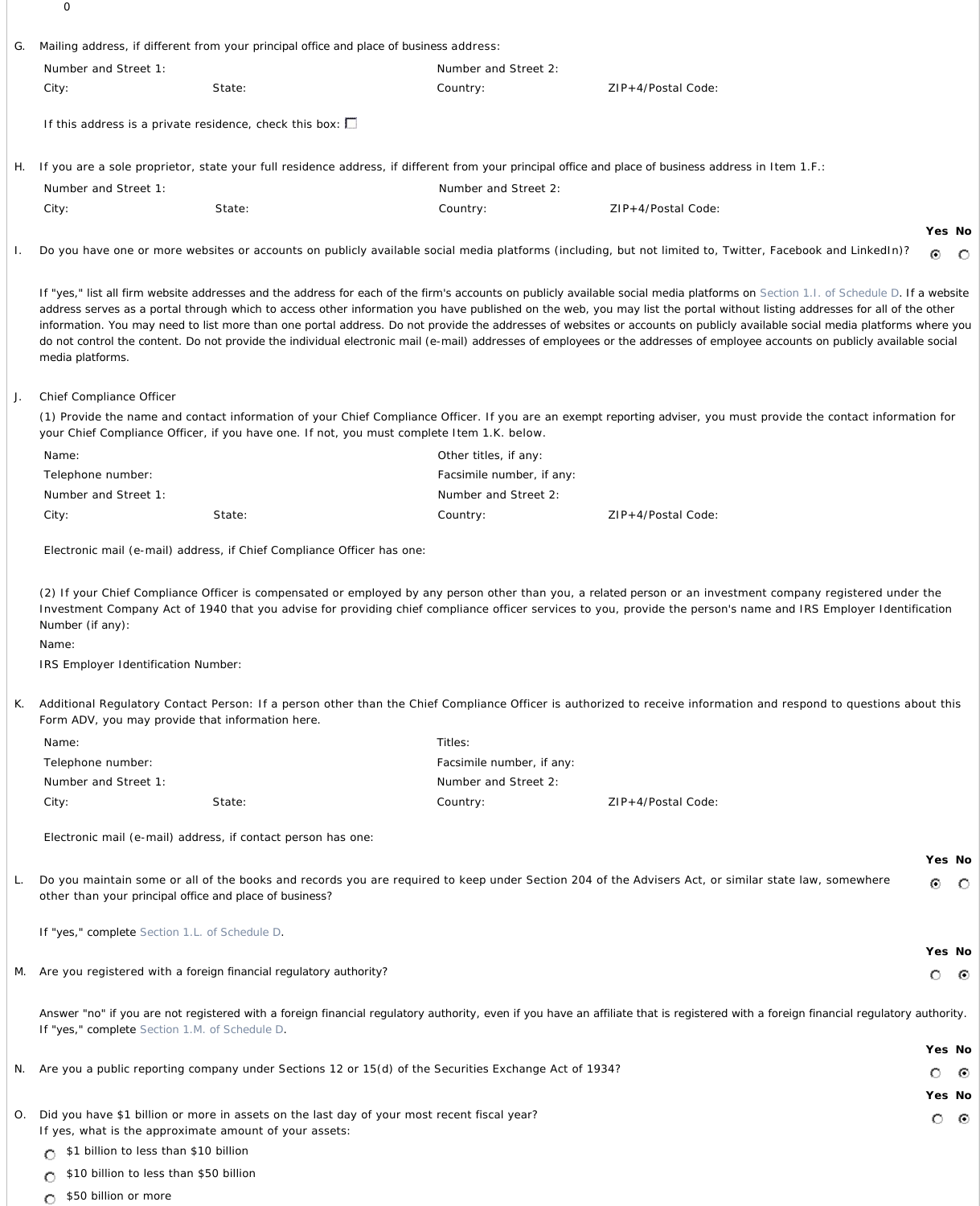*For purposes of Item 1.O. only, "assets" refers to your total assets, rather than the assets you manage on behalf of clients. Determine your total assets using the total assets shown on the balance sheet for your most recent fiscal year end.*

P. Provide your *Legal Entity Identifier* if you have one:

s other.

A *legal entity identifier* is a unique number that companies use to identify each other in the financial marketplace. You may not have a *legal entity identifier*.

**SECTION 1.B. Other Business Names** No Information Filed **SECTION 1.F. Other Offices** No Information Filed **SECTION 1.I. Website Addresses** List your website addresses, including addresses for accounts on publicly available social media platforms where you control the content (including, but not limited to, Twitter, Facebook and/or LinkedIn). You must complete a separate Schedule D Section 1.I. for each website or account on a publicly available social media platform. Address of Website/Account on Publicly Available Social Media Platform: https://www.linkedin.com/company/weatherly-asset-management/mycompany/ Address of Website/Account on Publicly Available Social Media Platform: HTTPS://TWITTER.COM/WEATHERLYASSET?ADVISORID=70331229 Address of Website/Account on Publicly Available Social Media Platform: HTTPS://WWW.WEATHERLYASSETMGT.COM Address of Website/Account on Publicly Available Social Media Platform: HTTPS://WWW.FACEBOOK.COM/WEATHERLYASSETMGT/ Address of Website/Account on Publicly Available Social Media Platform: HTTPS://WWW.BRIGHTSCOPE.COM/FINANCIAL-PLANNING/ADVISOR/120217/CAROLYN-TAYLOR/

| <b>SECTION 1.L. Location of Books and Records</b>              |                           |                            |                                                                                                                                                                          |
|----------------------------------------------------------------|---------------------------|----------------------------|--------------------------------------------------------------------------------------------------------------------------------------------------------------------------|
| a separate Schedule D, Section 1.L. for each location.         |                           |                            | Complete the following information for each location at which you keep your books and records, other than your principal office and place of business. You must complete |
| Name of entity where books and records are kept:<br>DATTO INC. |                           |                            |                                                                                                                                                                          |
| Number and Street 1:<br>9999 HAMILTON BLVD.                    |                           | Number and Street 2:<br>#4 |                                                                                                                                                                          |
| City:                                                          | State:                    | Country:                   | ZIP+4/Postal Code:                                                                                                                                                       |
| BREINIGSVILLE                                                  | Pennsylvania              | <b>United States</b>       | 18031                                                                                                                                                                    |
| If this address is a private residence, check this box: $\Box$ |                           |                            |                                                                                                                                                                          |
| Telephone Number:                                              | Facsimile number, if any: |                            |                                                                                                                                                                          |
| 888-294-6312                                                   |                           |                            |                                                                                                                                                                          |
| This is (check one):                                           |                           |                            |                                                                                                                                                                          |
| one of your branch offices or affiliates.                      |                           |                            |                                                                                                                                                                          |
| a third-party unaffiliated recordkeeper.                       |                           |                            |                                                                                                                                                                          |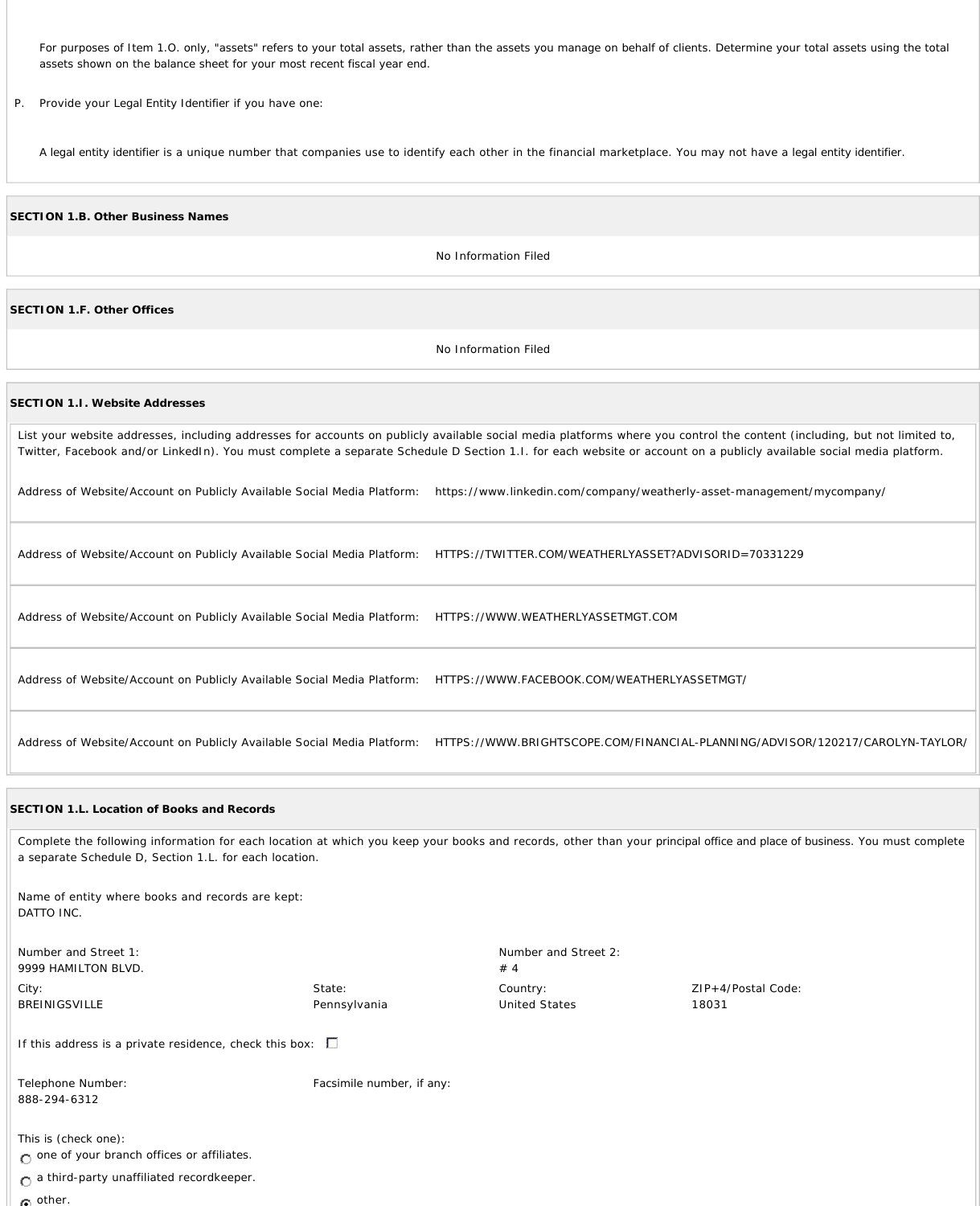Briefly describe the books and records kept at this location. OFFSITE DATA CENTER FOR FILE SERVER BACK UP & DISASTER RECOVERY PURPOSES

## **SECTION 1.M. Registration with Foreign Financial Regulatory Authorities**

# No Information Filed

### **Item 2 SEC Registration/Reporting**

Responses to this Item help us (and you) determine whether you are eligible to register with the SEC. Complete this Item 2.A. only if you are applying for SEC registration or submitting an *annual updating amendment* to your SEC registration. If you are filing an *umbrella registration*, the information in Item 2 should be provided for the *filing adviser* only.

A. To register (or remain registered) with the SEC, you must check **at least one** of the Items 2.A.(1) through 2.A.(12), below. If you are submitting an *annual updating* amendment to your SEC registration and you are no longer eligible to register with the SEC, check Item 2.A.(13). Part 1A Instruction 2 provides information to help you determine whether you may affirmatively respond to each of these items.

You (the adviser):

- (1) are a **large advisory firm** that either:
	- (a) has regulatory assets under management of \$100 million (in U.S. dollars) or more; or
	- (b) has regulatory assets under management of \$90 million (in U.S. dollars) or more at the time of filing its most recent *annual updating amendment* and is registered with the SEC;
- (2) are a **mid-sized advisory firm** that has regulatory assets under management of \$25 million (in U.S. dollars) or more but less than \$100 million (in U.S. dollars) and you are either:
	- (a) not required to be registered as an adviser with the *state securities authority* of the state where you maintain your *principal office and place of business*; or
	- (b) not subject to examination by the *state securities authority* of the state where you maintain your *principal office and place of business*;

*Click HERE for a list of states in which an investment adviser, if registered, would not be subject to examination by the state securities authority.*

- (3) Reserved
- (4) have your *principal office and place of business* **outside the United States**;
- (5) are **an investment adviser (or subadviser) to an investment company** registered under the Investment Company Act of 1940;
- П (6) are **an investment adviser to a company which has elected to be a business development company** pursuant to section 54 of the Investment Company Act of 1940 and has not withdrawn the election, and you have at least \$25 million of regulatory assets under management;
- (7) are a **pension consultant** with respect to assets of plans having an aggregate value of at least \$200,000,000 that qualifies for the exemption in rule 203A-2(a);
- (8) are a **related adviser** under rule 203A-2(b) that *controls*, is *controlled* by, or is under common *control* with, an investment adviser that is registered with the SEC, and your *principal office and place of business* is the same as the registered adviser;

*If you check this box, complete Section 2.A.(8) of Schedule D.*

# (9) are an **adviser** relying on rule 203A-2(c) because you **expect to be eligible for SEC registration within 120 days;**

*If you check this box, complete Section 2.A.(9) of Schedule D.*

(10) are a **multi-state adviser** that is required to register in 15 or more states and is relying on rule 203A-2(d);

*If you check this box, complete Section 2.A.(10) of Schedule D.*

- (11) are an **Internet adviser** relying on rule 203A-2(e);
- (12) have **received an SEC order** exempting you from the prohibition against registration with the SEC;

*If you check this box, complete Section 2.A.(12) of Schedule D.*

(13) are **no longer eligible** to remain registered with the SEC.

# *State Securities Authority Notice Filings* **and State Reporting by** *Exempt Reporting Advisers*

C. Under state laws, SEC-registered advisers may be required to provide to *state securities authorities* a copy of the Form ADV and any amendments they file with the SEC. These are called *notice filings*. In addition, *exempt reporting advisers* may be required to provide *state securities authorities* with a copy of reports and any amendments they file with the SEC. If this is an initial application or report, check the box(es) next to the state(s) that you would like to receive notice of this and all subsequent filings or reports you submit to the SEC. If this is an amendment to direct your *notice filings* or reports to additional state(s), check the box(es) next to the state(s) that you would like to receive notice of this and all subsequent filings or reports you submit to the SEC. If this is an amendment to your registration to stop your *notice filings* or reports from going to state(s) that currently receive them, uncheck the box(es) next to those state(s).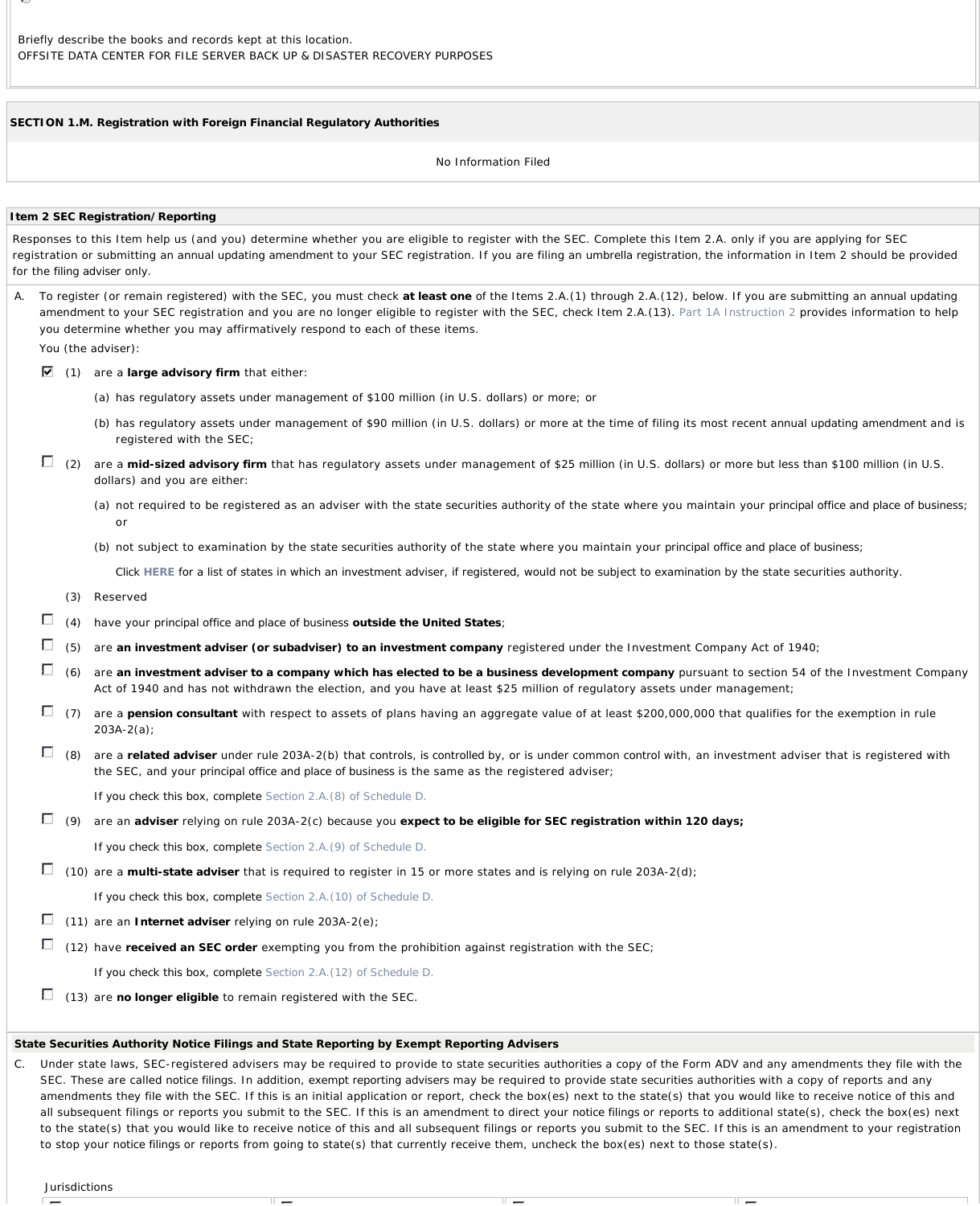| $\Box$ AL                     | $\overline{\mathsf{K}}$ If    | L NE                               | $\Box$ SC                     |
|-------------------------------|-------------------------------|------------------------------------|-------------------------------|
| $\Box$ AK                     | $\Box$ IN                     | $\overline{\triangledown}$ NV      | $\square$ SD                  |
| $\overline{V}$ AZ             | $\Box$ IA                     | $\overline{\triangledown}$ NH      | $\Box$ TN                     |
| $\Box$ AR                     | $\Box$ KS                     | $\Box$ NJ                          | $\overline{\mathbf{v}}$ TX    |
| $\overline{\triangledown}$ CA | $\Box$ KY                     | $\square$ NM                       | $\Box$ UT                     |
| $\Box$ co                     | <b>⊽</b> LA                   | $\overline{\blacktriangledown}$ NY | $\Box$ vt                     |
| $\Box$ CT                     | $\Box$ ME                     | $\Box$ NC                          | $\Box$ vi                     |
| $\Box$ DE                     | $\square$ MD                  | $\Box$ ND                          | $\Box$ VA                     |
| $\Box$ DC                     | $\overline{\triangledown}$ MA | $\Box$ OH                          | $\overline{\triangledown}$ WA |
| V FL                          | $\Box$ MI                     | $\Box$ OK                          | $\Box$ wv                     |
| $\Box$ GA                     | $\Box$ MN                     | $\overline{\triangledown}$ OR      | $\Box$ wi                     |
| $\Box$ GU                     | $\square$ MS                  | $\Box$ PA                          | $\Box$ WY                     |
| $\Box$ HI                     | $\square$ MO                  | $\Box$ PR                          |                               |
| $\Box$ ID                     | $\square$ MT                  | $\Box$ RI                          |                               |
|                               |                               |                                    |                               |

*If you are amending your registration to stop your notice filings or reports from going to a state that currently receives them and you do not want to pay that state's notice filing or report filing fee for the coming year, your amendment must be filed before the end of the year (December 31).*

## **SECTION 2.A.(8) Related Adviser**

If you are relying on the exemption in rule 203A-2(b) from the prohibition on registration because you *control*, are *controlled* by, or are under common *control* with an investment adviser that is registered with the SEC and your *principal office and place of business* is the same as that of the registered adviser, provide the following information:

Name of Registered Investment Adviser

*CRD* Number of Registered Investment Adviser

SEC Number of Registered Investment Adviser

### **SECTION 2.A.(9) Investment Adviser Expecting to be Eligible for Commission Registration within 120 Days**

If you are relying on rule 203A-2(c), the exemption from the prohibition on registration available to an adviser that expects to be eligible for SEC registration within 120 days, you are required to make certain representations about your eligibility for SEC registration. By checking the appropriate boxes, you will be deemed to have made the required representations. You must make both of these representations:

- I am not registered or required to be registered with the SEC or a *state securities authority* and I have a reasonable expectation that I will be eligible to register with the SEC within 120 days after the date my registration with the SEC becomes effective.
- I undertake to withdraw from SEC registration if, on the 120th day after my registration with the SEC becomes effective, I would be prohibited by Section 203A(a) of the Advisers Act from registering with the SEC.

### **SECTION 2.A.(10) Multi-State Adviser**

If you are relying on rule 203A-2(d), the multi-state adviser exemption from the prohibition on registration, you are required to make certain representations about your eligibility for SEC registration. By checking the appropriate boxes, you will be deemed to have made the required representations.

If you are applying for registration as an investment adviser with the SEC, you must make both of these representations:

- $\Box$  I have reviewed the applicable state and federal laws and have concluded that I am required by the laws of 15 or more states to register as an investment adviser with the *state securities authorities* in those states.
- I undertake to withdraw from SEC registration if I file an amendment to this registration indicating that I would be required by the laws of fewer than 15 states to register as an investment adviser with the *state securities authorities* of those states.

If you are submitting your *annual updating amendment*, you must make this representation:

■ Within 90 days prior to the date of filing this amendment, I have reviewed the applicable state and federal laws and have concluded that I am required by the laws of at least 15 states to register as an investment adviser with the *state securities authorities* in those states.

### **SECTION 2.A.(12) SEC Exemptive** *Order*

If you are relying upon an SEC *order* exempting you from the prohibition on registration, provide the following information:

Application Number:

803-

-

Date of *order*: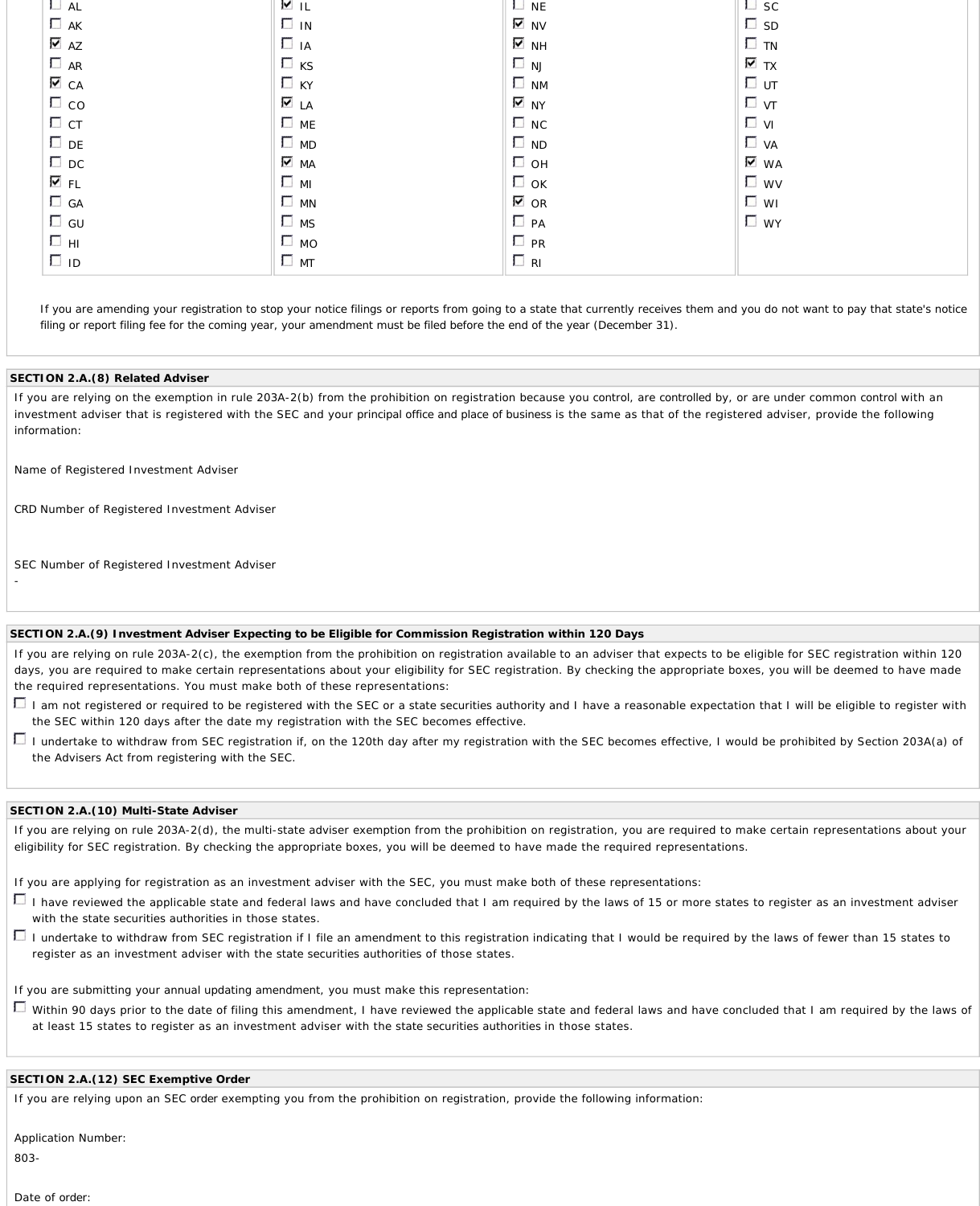### **Item 3 Form of Organization**

If you are filing an *umbrella registration*, the information in Item 3 should be provided for the *filing adviser* only.

- A. How are you organized?
	- **C** Corporation
		- **G** Sole Proprietorship
		- Limited Liability Partnership (LLP) 0.
		- $\circ$ Partnership
		- Limited Liability Company (LLC)  $\circ$
		- Limited Partnership (LP)  $\odot$
		- Other (specify):  $\circ$

*If you are changing your response to this Item, see Part 1A Instruction 4.*

- B. In what month does your fiscal year end each year? **DECEMBER**
- C. Under the laws of what state or country are you organized?

State Country California United States

*If you are a partnership, provide the name of the state or country under whose laws your partnership was formed. If you are a sole proprietor, provide the name of the state or country where you reside.* 

*If you are changing your response to this Item, see Part 1A Instruction 4.* 

#### **Item 4 Successions**

A. Are you, at the time of this filing, succeeding to the business of a registered investment adviser, including, for example, a change of your structure or legal  $\circ$  $\odot$ status (e.g., form of organization or state of incorporation)?

**Yes No**

*If "yes", complete Item 4.B. and Section 4 of Schedule D.*

B. Date of Succession: (MM/DD/YYYY)

*If you have already reported this succession on a previous Form ADV filing, do not report the succession again. Instead, check "No." See Part 1A Instruction 4.*

# **SECTION 4 Successions**

No Information Filed

#### **Item 5 Information About Your Advisory Business - Employees, Clients, and Compensation**

Responses to this Item help us understand your business, assist us in preparing for on-site examinations, and provide us with data we use when making regulatory policy. Part 1A Instruction 5.a. provides additional guidance to newly formed advisers for completing this Item 5.

### *Employees*

*If you are organized as a sole proprietorship, include yourself as an employee in your responses to Item 5.A. and Items 5.B.(1), (2), (3), (4), and (5). If an employee performs more than one function, you should count that employee in each of your responses to Items 5.B.(1), (2), (3), (4), and (5).*

- A. Approximately how many *employees* do you have? Include full- and part-time *employees* but do not include any clerical workers. 14
- B. (1) Approximately how many of the *employees* reported in 5.A. perform investment advisory functions (including research)? 8
	- (2) Approximately how many of the *employees* reported in 5.A. are registered representatives of a broker-dealer?
		- 0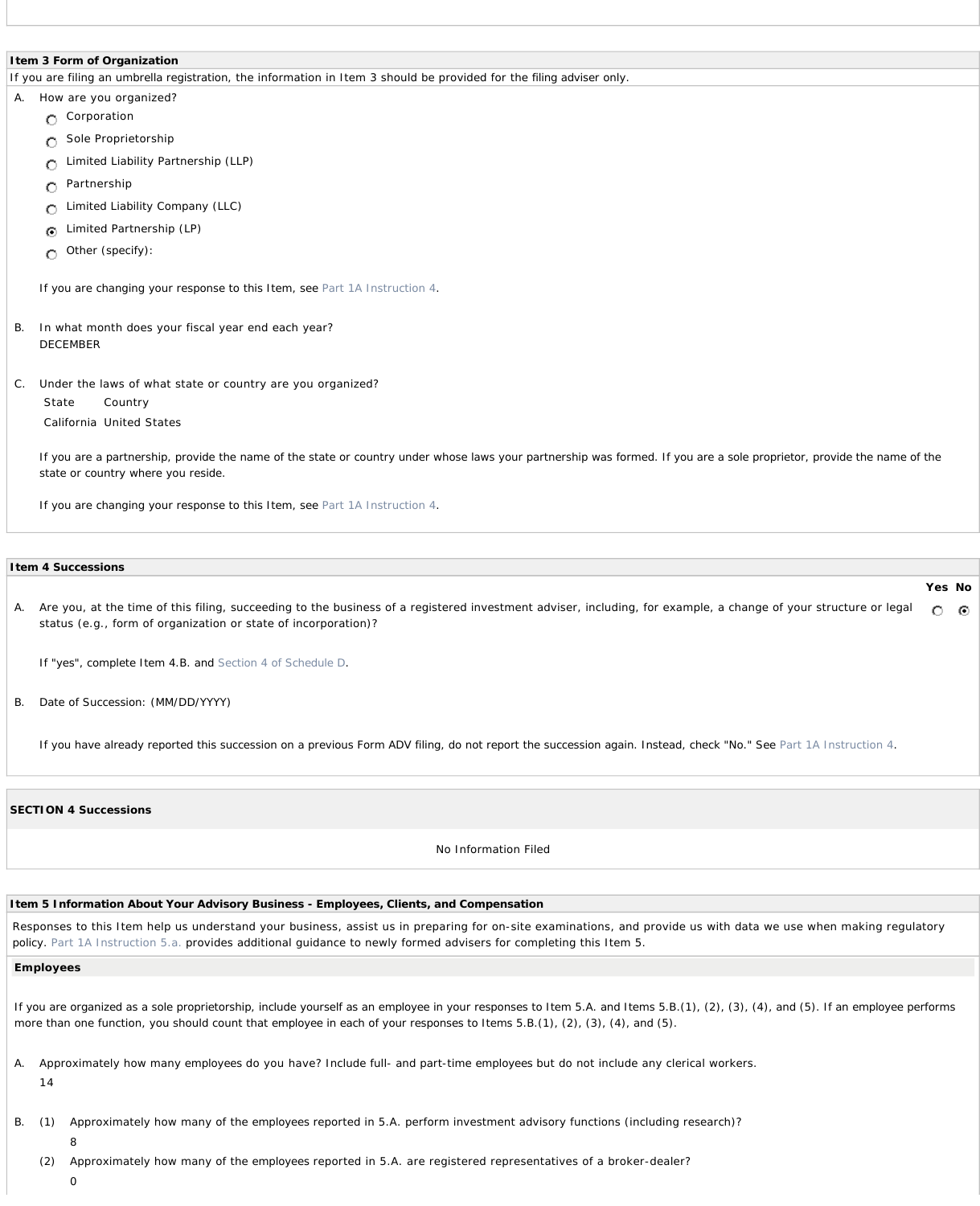- (3) Approximately how many of the *employees* reported in 5.A. are registered with one or more *state securities authorities* as *investment adviser representatives*? 8
- (4) Approximately how many of the *employees* reported in 5.A. are registered with one or more *state securities authorities* as *investment adviser representatives* for an investment adviser other than you?

0

0

- (5) Approximately how many of the *employees* reported in 5.A. are licensed agents of an insurance company or agency?
	-
- (6) Approximately how many firms or other *persons* solicit advisory *clients* on your behalf?

1

In your response to Item 5.B.(6), do not count any of your employees and count a firm only once - do not count each of the firm's employees that solicit on your behalf.

# *Clients*

*In your responses to Items 5.C. and 5.D. do not include as "clients" the investors in a private fund you advise, unless you have a separate advisory relationship with those investors.*

C. (1) To approximately how many *clients* for whom you do not have regulatory assets under management did you provide investment advisory services during your most recently completed fiscal year?

372

- (2) Approximately what percentage of your *clients* are non-*United States persons*? 0%
- D. *For purposes of this Item 5.D., the category "individuals" includes trusts, estates, and 401(k) plans and IRAs of individuals and their family members, but does not include businesses organized as sole proprietorships.*

*The category "business development companies" consists of companies that have made an election pursuant to section 54 of the Investment Company Act of 1940. Unless you provide advisory services pursuant to an investment advisory contract to an investment company registered under the Investment Company Act of 1940, do not answer (1)(d) or (3)(d) below.*

Indicate the approximate number of your *clients* and amount of your total regulatory assets under management (reported in Item 5.F. below) attributable to each of the following type of *client*. If you have fewer than 5 *clients* in a particular category (other than (d), (e), and (f)) you may check Item 5.D.(2) rather than respond to Item 5.D.(1).

The aggregate amount of regulatory assets under management reported in Item 5.D.(3) should equal the total amount of regulatory assets under management reported in Item 5.F.(2)(c) below.

If a *client* fits into more than one category, select one category that most accurately represents the *client* to avoid double counting *clients* and assets. If you advise a registered investment company, business development company, or pooled investment vehicle, report those assets in categories (d), (e), and (f) as applicable.

| Type of Client                                                                                           | (1) Number of<br>Client(s) | (2) Fewer than 5<br><b>Clients</b> | (3) Amount of Regulatory Assets under<br>Management |
|----------------------------------------------------------------------------------------------------------|----------------------------|------------------------------------|-----------------------------------------------------|
| (a) Individuals (other than high net worth individuals)                                                  | 93                         | г                                  | \$39,340,009                                        |
| (b) High net worth individuals                                                                           | 267                        | г                                  | \$1,142,454,381                                     |
| (c) Banking or thrift institutions                                                                       |                            | п                                  | \$                                                  |
| (d) Investment companies                                                                                 | $\overline{O}$             |                                    | \$0                                                 |
| (e) Business development companies                                                                       | $\Omega$                   |                                    | \$0                                                 |
| (f) Pooled investment vehicles (other than investment companies and business  <br>development companies) | $\overline{O}$             |                                    | \$0                                                 |
| (g) Pension and profit sharing plans (but not the plan participants or<br>government pension plans)      | $\overline{4}$             | ⊽                                  | \$21,072,811                                        |
| (h) Charitable organizations                                                                             | 4                          | $\overline{\mathbf{v}}$            | \$3,781,127                                         |
| (i) State or municipal <i>government entities</i> (including government pension plans)                   |                            | г                                  | \$                                                  |
| (j) Other investment advisers                                                                            |                            | г                                  | \$                                                  |
| (k) Insurance companies                                                                                  |                            | Г                                  |                                                     |
| (I) Sovereign wealth funds and foreign official institutions                                             |                            | п                                  | \$                                                  |
| (m) Corporations or other businesses not listed above                                                    | 4                          | ⊽                                  | \$12,204,447                                        |
| (n) Other:                                                                                               |                            | г                                  | \$                                                  |

# **Compensation Arrangements**

E. You are compensated for your investment advisory services by (check all that apply):

- $\triangledown$  (1) A percentage of assets under your management
- Г (2) Hourly charges
- Г (3) Subscription fees (for a newsletter or periodical) ⊽
	- (4) Fixed fees (other than subscription fees)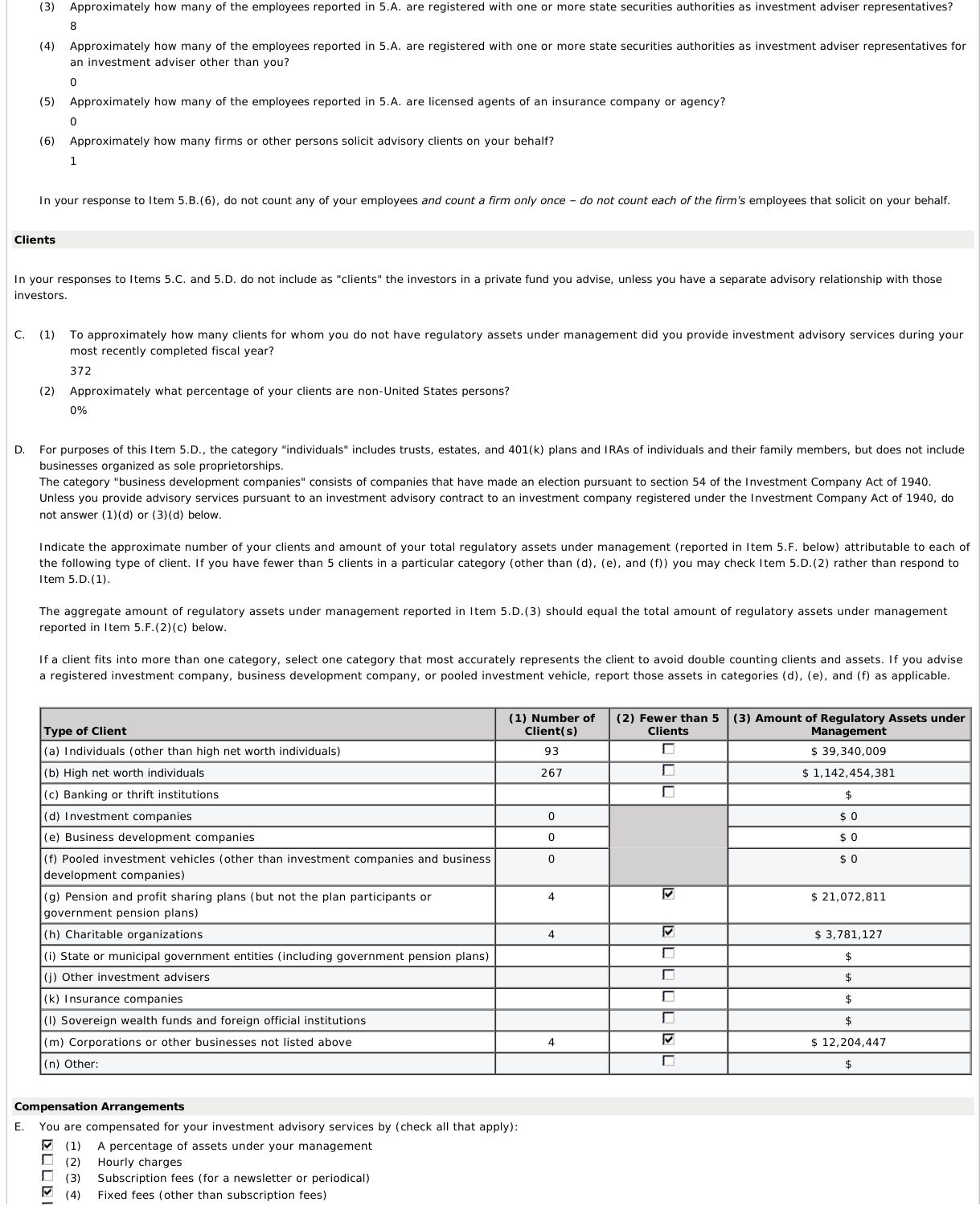$\mathbf{1}$ (5) Commissions

(6) *Performance-based fees*

(7) Other (specify): A PERCENTAGE OF ASSETS UNDER ADVISEMENT

| Item 5 Information About Your Advisory Business - Regulatory Assets Under Management                         |     |                    |     |                                 |                 |
|--------------------------------------------------------------------------------------------------------------|-----|--------------------|-----|---------------------------------|-----------------|
| <b>Regulatory Assets Under Management</b>                                                                    |     |                    |     |                                 |                 |
|                                                                                                              |     |                    |     |                                 | Yes No          |
| Do you provide continuous and regular supervisory or management services to securities portfolios?<br>F. (1) |     |                    |     |                                 | $\circ$ $\circ$ |
| (2) If yes, what is the amount of your regulatory assets under management and total number of accounts?      |     |                    |     |                                 |                 |
|                                                                                                              |     | U.S. Dollar Amount |     | <b>Total Number of Accounts</b> |                 |
| Discretionary:                                                                                               | (a) | \$1,209,259,179    | (d) | 1,275                           |                 |
| Non-Discretionary:                                                                                           | (b) | \$9,593,596        | (e) | - 31                            |                 |
| Total:                                                                                                       | (C) | \$1,218,852,775    | (f) | 1,306                           |                 |
|                                                                                                              |     |                    |     |                                 |                 |

*Part 1A Instruction 5.b. explains how to calculate your regulatory assets under management. You must follow these instructions carefully when completing this Item.*

(3) What is the approximate amount of your total regulatory assets under management (reported in Item 5.F.(2)(c) above) attributable to *clients* who are non-*United States persons*?

\$ 0

| Item 5 Information About Your Advisory Business - Advisory Activities |  |  |  |
|-----------------------------------------------------------------------|--|--|--|
|                                                                       |  |  |  |
|                                                                       |  |  |  |

### **Advisory Activities**

- G. What type(s) of advisory services do you provide? Check all that apply.
	- ⊽ (1) Financial planning services
	- $\overline{\mathbf{v}}$ (2) Portfolio management for individuals and/or small businesses
	- (3) Portfolio management for investment companies (as well as "business development companies" that have made an election pursuant to section 54 of the Investment Company Act of 1940)
	- $\Box$  (4) Portfolio management for pooled investment vehicles (other than investment companies)
	- ⊽ (5) Portfolio management for businesses (other than small businesses) or institutional *clients* (other than registered investment companies and other pooled investment vehicles)
	- ⊽ (6) Pension consulting services
	- Г (7) Selection of other advisers (including *private fund* managers)
	- ∇ (8) Publication of periodicals or newsletters
	- П (9) Security ratings or pricing services
	- Г (10) Market timing services
	- Г (11) Educational seminars/workshops
	- (12) Other(specify):

*Do not check Item 5.G.(3) unless you provide advisory services pursuant to an investment advisory contract to an investment company registered under the Investment Company Act of 1940, including as a subadviser. If you check Item 5.G.(3), report the 811 or 814 number of the investment company or investment companies to which you provide advice in Section 5.G.(3) of Schedule D.* 

H. If you provide financial planning services, to how many *clients* did you provide these services during your last fiscal year?

- $\degree$   $\degree$
- $O<sup>1 10</sup>$
- $0$  11 25
- 26 50
- 51 100 O
- 101 250  $\circ$
- 251 500  $\circ$
- More than 500 O
	- If more than 500, how many? (round to the nearest 500)

*In your responses to this Item 5.H., do not include as "clients" the investors in a private fund you advise, unless you have a separate advisory relationship with those investors.* 

I. (1) Do you participate in a *wrap fee program*?

(2) If you participate in a *wrap fee program*, what is the amount of your regulatory assets under management attributable to acting as:

(a) *sponsor* to a *wrap fee program*

(b) portfolio manager for a *wrap fee program*?

\$

\$

**Yes No** О  $\odot$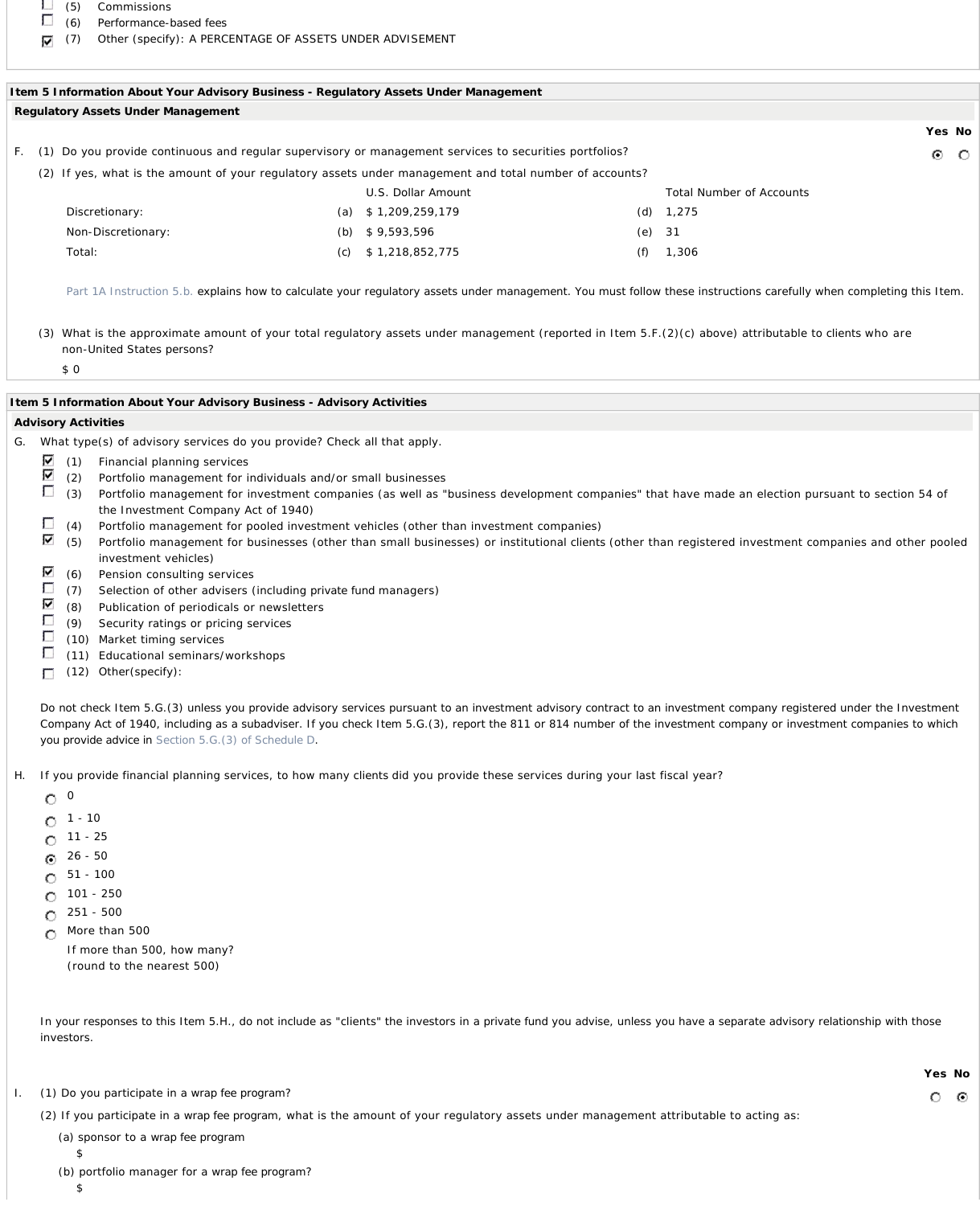(c) *sponsor* to and portfolio manager for the same *wrap fee program*? \$

*If you report an amount in Item 5.I.(2)(c), do not report that amount in Item 5.I.(2)(a) or Item 5.I.(2)(b).* 

*If you are a portfolio manager for a wrap fee program, list the names of the programs, their sponsors and related information in Section 5.I.(2) of Schedule D.* 

*If your involvement in a wrap fee program is limited to recommending wrap fee programs to your clients, or you advise a mutual fund that is offered through a wrap fee program, do not check Item 5.I.(1) or enter any amounts in response to Item 5.I.(2).* 

| (1) In response to Item 4.B. of Part 2A of Form ADV, do you indicate that you provide investment advice only with respect to limited types of investments?<br>⊙<br>(2) Do you report client assets in Item 4.E. of Part 2A that are computed using a different method than the method used to compute your regulatory<br>$\circ$<br>assets under management?<br>Separately Managed Account Clients<br>К.<br>Yes No<br>(1) Do you have regulatory assets under management attributable to clients other than those listed in Item 5.D.(3)(d)-(f) (separately managed account<br>⊙<br>clients)?<br>If yes, complete Section 5.K. (1) of Schedule D.<br>(2) Do you engage in borrowing transactions on behalf of any of the separately managed account clients that you advise?<br>$\circ$ $\circ$<br>If yes, complete Section 5.K. (2) of Schedule D.<br>(3) Do you engage in derivative transactions on behalf of any of the separately managed account clients that you advise?<br>⊙<br>If yes, complete Section 5.K. (2) of Schedule D.<br>(4) After subtracting the amounts in Item 5.D.(3)(d)-(f) above from your total regulatory assets under management, does any custodian hold ten percent<br>⊙<br>or more of this remaining amount of regulatory assets under management?<br>If yes, complete Section 5.K. (3) of Schedule D for each custodian.<br>Marketing Activities<br>Yes No<br>(1) Do any of your advertisements include:<br>(a) Performance results?<br>$\odot$<br>(b) A reference to specific investment advice provided by you (as that phrase is used in rule $206(4) - 1(a)(5)$ ?<br>$\circ$<br>(c) Testimonials (other than those that satisfy rule $206(4)-1(b)(4)(ii)$ ?<br>$\circ$<br>(d) Endorsements (other than those that satisfy rule $206(4) - 1(b)(4)(ii)$ ?<br>$\circ$<br>(e) Third-party ratings?<br>⊙<br>(2) If you answer "yes" to L(1)(c), (d), or (e) above, do you pay or otherwise provide cash or non-cash compensation, directly or indirectly, in connection<br>O<br>with the use of testimonials, endorsements, or third-party ratings?<br>(3) Do any of your advertisements include hypothetical performance?<br>$\circ$ $\circ$<br>(4) Do any of your advertisements include predecessor performance?<br>o |  | Yes No |         |  |
|----------------------------------------------------------------------------------------------------------------------------------------------------------------------------------------------------------------------------------------------------------------------------------------------------------------------------------------------------------------------------------------------------------------------------------------------------------------------------------------------------------------------------------------------------------------------------------------------------------------------------------------------------------------------------------------------------------------------------------------------------------------------------------------------------------------------------------------------------------------------------------------------------------------------------------------------------------------------------------------------------------------------------------------------------------------------------------------------------------------------------------------------------------------------------------------------------------------------------------------------------------------------------------------------------------------------------------------------------------------------------------------------------------------------------------------------------------------------------------------------------------------------------------------------------------------------------------------------------------------------------------------------------------------------------------------------------------------------------------------------------------------------------------------------------------------------------------------------------------------------------------------------------------------------------------------------------------------------------------------------------------------------------------------------------------------------------------------------------------------------------------------------------------------------------------------------------------------------------------------------------------|--|--------|---------|--|
|                                                                                                                                                                                                                                                                                                                                                                                                                                                                                                                                                                                                                                                                                                                                                                                                                                                                                                                                                                                                                                                                                                                                                                                                                                                                                                                                                                                                                                                                                                                                                                                                                                                                                                                                                                                                                                                                                                                                                                                                                                                                                                                                                                                                                                                          |  |        | $\circ$ |  |
|                                                                                                                                                                                                                                                                                                                                                                                                                                                                                                                                                                                                                                                                                                                                                                                                                                                                                                                                                                                                                                                                                                                                                                                                                                                                                                                                                                                                                                                                                                                                                                                                                                                                                                                                                                                                                                                                                                                                                                                                                                                                                                                                                                                                                                                          |  |        | ⊙       |  |
|                                                                                                                                                                                                                                                                                                                                                                                                                                                                                                                                                                                                                                                                                                                                                                                                                                                                                                                                                                                                                                                                                                                                                                                                                                                                                                                                                                                                                                                                                                                                                                                                                                                                                                                                                                                                                                                                                                                                                                                                                                                                                                                                                                                                                                                          |  |        |         |  |
|                                                                                                                                                                                                                                                                                                                                                                                                                                                                                                                                                                                                                                                                                                                                                                                                                                                                                                                                                                                                                                                                                                                                                                                                                                                                                                                                                                                                                                                                                                                                                                                                                                                                                                                                                                                                                                                                                                                                                                                                                                                                                                                                                                                                                                                          |  |        | $\circ$ |  |
|                                                                                                                                                                                                                                                                                                                                                                                                                                                                                                                                                                                                                                                                                                                                                                                                                                                                                                                                                                                                                                                                                                                                                                                                                                                                                                                                                                                                                                                                                                                                                                                                                                                                                                                                                                                                                                                                                                                                                                                                                                                                                                                                                                                                                                                          |  |        |         |  |
|                                                                                                                                                                                                                                                                                                                                                                                                                                                                                                                                                                                                                                                                                                                                                                                                                                                                                                                                                                                                                                                                                                                                                                                                                                                                                                                                                                                                                                                                                                                                                                                                                                                                                                                                                                                                                                                                                                                                                                                                                                                                                                                                                                                                                                                          |  |        |         |  |
|                                                                                                                                                                                                                                                                                                                                                                                                                                                                                                                                                                                                                                                                                                                                                                                                                                                                                                                                                                                                                                                                                                                                                                                                                                                                                                                                                                                                                                                                                                                                                                                                                                                                                                                                                                                                                                                                                                                                                                                                                                                                                                                                                                                                                                                          |  |        |         |  |
|                                                                                                                                                                                                                                                                                                                                                                                                                                                                                                                                                                                                                                                                                                                                                                                                                                                                                                                                                                                                                                                                                                                                                                                                                                                                                                                                                                                                                                                                                                                                                                                                                                                                                                                                                                                                                                                                                                                                                                                                                                                                                                                                                                                                                                                          |  |        | - 0     |  |
|                                                                                                                                                                                                                                                                                                                                                                                                                                                                                                                                                                                                                                                                                                                                                                                                                                                                                                                                                                                                                                                                                                                                                                                                                                                                                                                                                                                                                                                                                                                                                                                                                                                                                                                                                                                                                                                                                                                                                                                                                                                                                                                                                                                                                                                          |  |        |         |  |
|                                                                                                                                                                                                                                                                                                                                                                                                                                                                                                                                                                                                                                                                                                                                                                                                                                                                                                                                                                                                                                                                                                                                                                                                                                                                                                                                                                                                                                                                                                                                                                                                                                                                                                                                                                                                                                                                                                                                                                                                                                                                                                                                                                                                                                                          |  |        | - 0     |  |
|                                                                                                                                                                                                                                                                                                                                                                                                                                                                                                                                                                                                                                                                                                                                                                                                                                                                                                                                                                                                                                                                                                                                                                                                                                                                                                                                                                                                                                                                                                                                                                                                                                                                                                                                                                                                                                                                                                                                                                                                                                                                                                                                                                                                                                                          |  |        |         |  |
|                                                                                                                                                                                                                                                                                                                                                                                                                                                                                                                                                                                                                                                                                                                                                                                                                                                                                                                                                                                                                                                                                                                                                                                                                                                                                                                                                                                                                                                                                                                                                                                                                                                                                                                                                                                                                                                                                                                                                                                                                                                                                                                                                                                                                                                          |  |        |         |  |
|                                                                                                                                                                                                                                                                                                                                                                                                                                                                                                                                                                                                                                                                                                                                                                                                                                                                                                                                                                                                                                                                                                                                                                                                                                                                                                                                                                                                                                                                                                                                                                                                                                                                                                                                                                                                                                                                                                                                                                                                                                                                                                                                                                                                                                                          |  |        |         |  |
|                                                                                                                                                                                                                                                                                                                                                                                                                                                                                                                                                                                                                                                                                                                                                                                                                                                                                                                                                                                                                                                                                                                                                                                                                                                                                                                                                                                                                                                                                                                                                                                                                                                                                                                                                                                                                                                                                                                                                                                                                                                                                                                                                                                                                                                          |  |        | - 0     |  |
|                                                                                                                                                                                                                                                                                                                                                                                                                                                                                                                                                                                                                                                                                                                                                                                                                                                                                                                                                                                                                                                                                                                                                                                                                                                                                                                                                                                                                                                                                                                                                                                                                                                                                                                                                                                                                                                                                                                                                                                                                                                                                                                                                                                                                                                          |  |        | ⊙       |  |
|                                                                                                                                                                                                                                                                                                                                                                                                                                                                                                                                                                                                                                                                                                                                                                                                                                                                                                                                                                                                                                                                                                                                                                                                                                                                                                                                                                                                                                                                                                                                                                                                                                                                                                                                                                                                                                                                                                                                                                                                                                                                                                                                                                                                                                                          |  |        | - ⊙     |  |
|                                                                                                                                                                                                                                                                                                                                                                                                                                                                                                                                                                                                                                                                                                                                                                                                                                                                                                                                                                                                                                                                                                                                                                                                                                                                                                                                                                                                                                                                                                                                                                                                                                                                                                                                                                                                                                                                                                                                                                                                                                                                                                                                                                                                                                                          |  |        | ⊙       |  |
|                                                                                                                                                                                                                                                                                                                                                                                                                                                                                                                                                                                                                                                                                                                                                                                                                                                                                                                                                                                                                                                                                                                                                                                                                                                                                                                                                                                                                                                                                                                                                                                                                                                                                                                                                                                                                                                                                                                                                                                                                                                                                                                                                                                                                                                          |  |        | - 0     |  |
|                                                                                                                                                                                                                                                                                                                                                                                                                                                                                                                                                                                                                                                                                                                                                                                                                                                                                                                                                                                                                                                                                                                                                                                                                                                                                                                                                                                                                                                                                                                                                                                                                                                                                                                                                                                                                                                                                                                                                                                                                                                                                                                                                                                                                                                          |  |        | - 0     |  |
|                                                                                                                                                                                                                                                                                                                                                                                                                                                                                                                                                                                                                                                                                                                                                                                                                                                                                                                                                                                                                                                                                                                                                                                                                                                                                                                                                                                                                                                                                                                                                                                                                                                                                                                                                                                                                                                                                                                                                                                                                                                                                                                                                                                                                                                          |  |        |         |  |
|                                                                                                                                                                                                                                                                                                                                                                                                                                                                                                                                                                                                                                                                                                                                                                                                                                                                                                                                                                                                                                                                                                                                                                                                                                                                                                                                                                                                                                                                                                                                                                                                                                                                                                                                                                                                                                                                                                                                                                                                                                                                                                                                                                                                                                                          |  |        | - 0     |  |
|                                                                                                                                                                                                                                                                                                                                                                                                                                                                                                                                                                                                                                                                                                                                                                                                                                                                                                                                                                                                                                                                                                                                                                                                                                                                                                                                                                                                                                                                                                                                                                                                                                                                                                                                                                                                                                                                                                                                                                                                                                                                                                                                                                                                                                                          |  |        |         |  |

**SECTION 5.G.(3) Advisers to Registered Investment Companies and Business Development Companies**

No Information Filed

**SECTION 5.I.(2)** *Wrap Fee Programs*

No Information Filed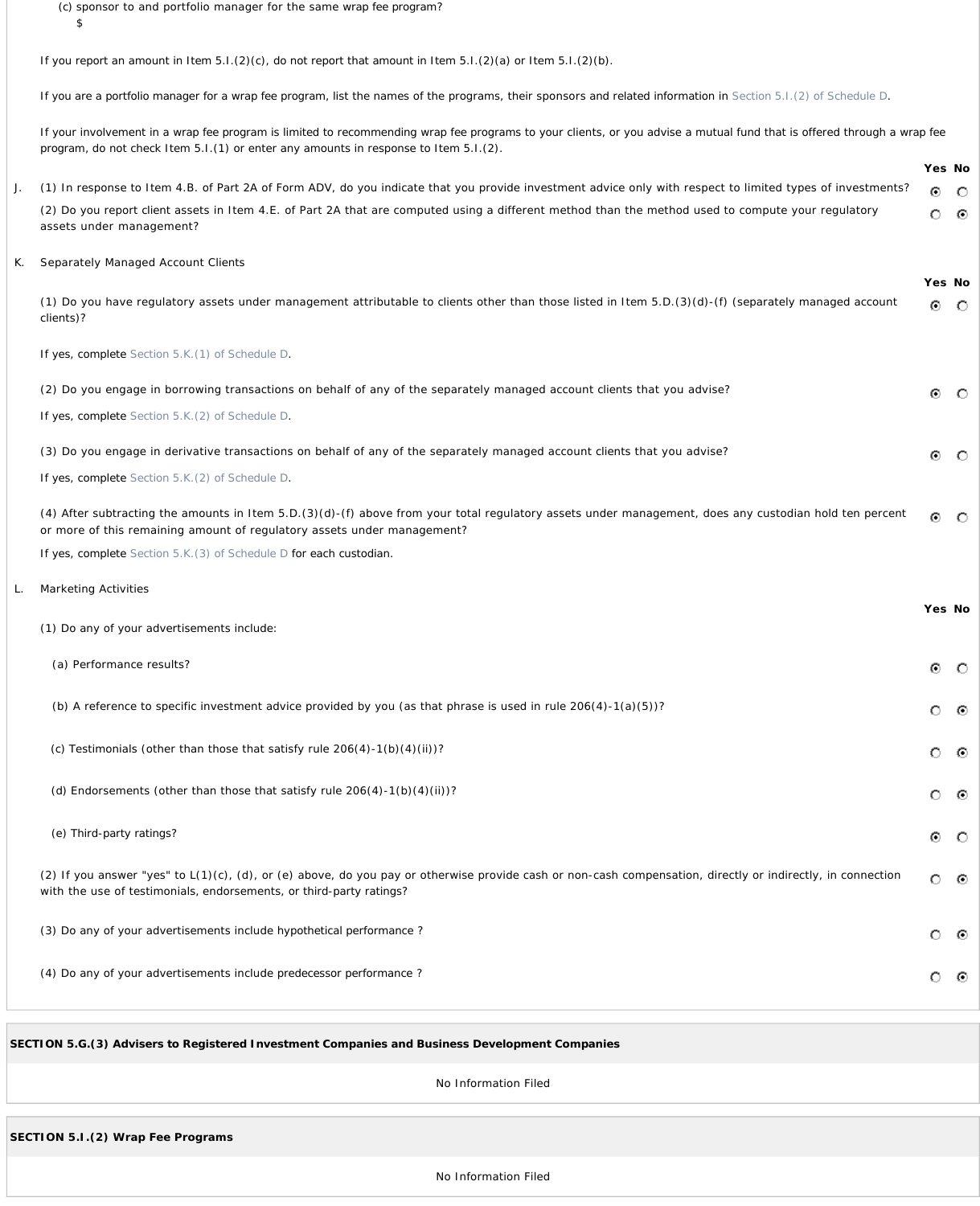### **SECTION 5.K.(1) Separately Managed Accounts**

After subtracting the amounts reported in Item 5.D.(3)(d)-(f) from your total regulatory assets under management, indicate the approximate percentage of this remaining amount attributable to each of the following categories of assets. If the remaining amount is at least \$10 billion in regulatory assets under management, complete Question (a). If the remaining amount is less than \$10 billion in regulatory assets under management, complete Question (b).

Any regulatory assets under management reported in Item 5.D.(3)(d), (e), and (f) should not be reported below.

If you are a subadviser to a separately managed account, you should only provide information with respect to the portion of the account that you subadvise.

End of year refers to the date used to calculate your regulatory assets under management for purposes of your *annual updating amendment* . Mid-year is the date six months before the end of year date. Each column should add up to 100% and numbers should be rounded to the nearest percent.

Investments in derivatives, registered investment companies, business development companies, and pooled investment vehicles should be reported in those categories. Do not report those investments based on related or underlying portfolio assets. Cash equivalents include bank deposits, certificates of deposit, bankers' acceptances and similar bank instruments.

Some assets could be classified into more than one category or require discretion about which category applies. You may use your own internal methodologies and the conventions of your service providers in determining how to categorize assets, so long as the methodologies or conventions are consistently applied and consistent with information you report internally and to current and prospective clients. However, you should not double count assets, and your responses must be consistent with any instructions or other guidance relating to this Section.

| (a)      | <b>Asset Type</b>                                                                                                                 | Mid-year | End of year |
|----------|-----------------------------------------------------------------------------------------------------------------------------------|----------|-------------|
| (i)      | <b>Exchange-Traded Equity Securities</b>                                                                                          | $\%$     | %           |
| (i)      | Non Exchange-Traded Equity Securities                                                                                             | %        | %           |
| (iii)    | U.S. Government/Agency Bonds                                                                                                      | %        | %           |
| (iv)     | U.S. State and Local Bonds                                                                                                        | $\%$     | %           |
| $(\vee)$ | Sovereign Bonds                                                                                                                   | $\%$     | %           |
| (vi)     | Investment Grade Corporate Bonds                                                                                                  | $\%$     | %           |
|          | (vii) Non-Investment Grade Corporate Bonds                                                                                        | %        | %           |
|          | (viii) Derivatives                                                                                                                | $\%$     | %           |
| (ix)     | Securities Issued by Registered Investment Companies or Business Development Companies                                            | $\%$     | $\%$        |
| (x)      | Securities Issued by Pooled Investment Vehicles (other than Registered Investment Companies or Business Development<br>Companies) | $\%$     | $\%$        |
| (xi)     | Cash and Cash Equivalents                                                                                                         | $\%$     | %           |
| (xii)    | Other                                                                                                                             | %        | $\%$        |

Generally describe any assets included in "Other"

| (b) | <b>Asset Type</b>                                                                                                                     | End of year      |
|-----|---------------------------------------------------------------------------------------------------------------------------------------|------------------|
|     | <b>Exchange-Traded Equity Securities</b><br>(i)                                                                                       | 62 %             |
|     | Non Exchange-Traded Equity Securities<br>(i)                                                                                          | $\overline{0}$ % |
|     | U.S. Government/Agency Bonds<br>(iii)                                                                                                 | 1%               |
|     | U.S. State and Local Bonds<br>(iv)                                                                                                    | 6%               |
|     | Sovereign Bonds<br>$(\vee)$                                                                                                           | $0\%$            |
|     | Investment Grade Corporate Bonds<br>(vi)                                                                                              | 2 %              |
|     | Non-Investment Grade Corporate Bonds<br>(vii)                                                                                         | $\overline{0}$ % |
|     | (viii) Derivatives                                                                                                                    | $0\%$            |
|     | Securities Issued by Registered Investment Companies or Business Development Companies<br>(ix)                                        | 25 %             |
|     | Securities Issued by Pooled Investment Vehicles (other than Registered Investment Companies or Business Development Companies)<br>(x) | $ 0 \ \%$        |
|     | Cash and Cash Equivalents<br>(xi)                                                                                                     | 4 %              |
|     | (xii) Other                                                                                                                           | $0\%$            |

Generally describe any assets included in "Other"

**SECTION 5.K.(2) Separately Managed Accounts - Use of** *Borrowings***and Derivatives**

**No information is required to be reported in this Section 5.K.(2) per the instructions of this Section 5.K.(2)**

If your regulatory assets under management attributable to separately managed accounts are at least \$10 billion, you should complete Question (a). If your regulatory assets under management attributable to separately managed accounts are at least \$500 million but less than \$10 billion, you should complete Question (b).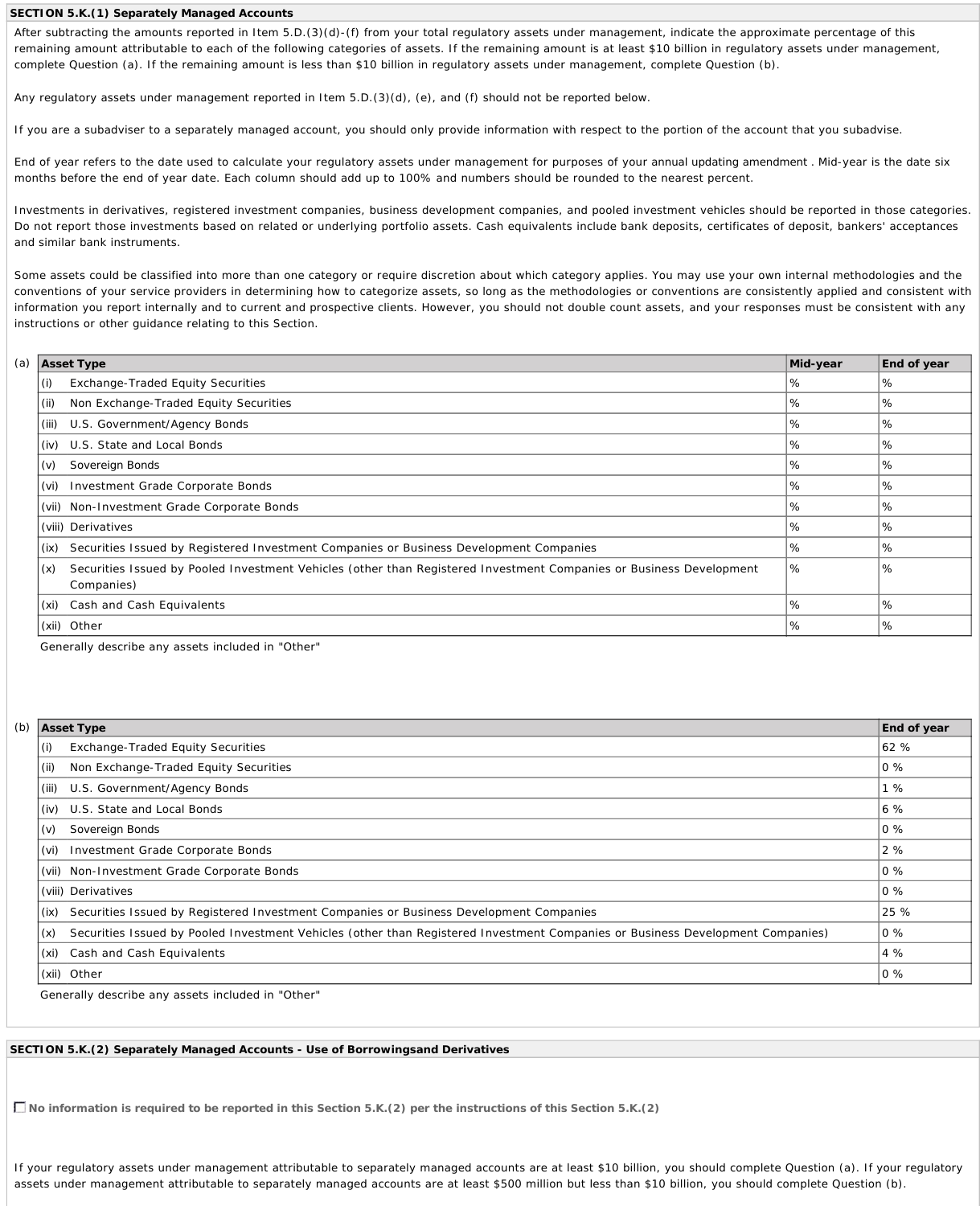(a) In the table below, provide the following information regarding the separately managed accounts you advise. If you are a subadviser to a separately managed account, you should only provide information with respect to the portion of the account that you subadvise. End of year refers to the date used to calculate your regulatory assets under management for purposes of your *annual updating amendment*. Mid-year is the date six months before the end of year date.

In column 1, indicate the regulatory assets under management attributable to separately managed accounts associated with each level of gross notional exposure. For purposes of this table, the gross notional exposure of an account is the percentage obtained by dividing (i) the sum of (a) the dollar amount of any *borrowings* and (b) the *gross notional value* of all derivatives, by (ii) the regulatory assets under management of the account.

In column 2, provide the dollar amount of *borrowings* for the accounts included in column 1.

In column 3, provide aggregate *gross notional value* of derivatives divided by the aggregate regulatory assets under management of the accounts included in column 1 with respect to each category of derivatives specified in 3(a) through (f).

You may, but are not required to, complete the table with respect to any separately managed account with regulatory assets under management of less than \$10,000,000.

Any regulatory assets under management reported in Item 5.D.(3)(d), (e), and (f) should not be reported below.

(i) Mid-Year

| <b>Gross Notional</b><br><b>Exposure</b> | (1) Regulatory Assets Under<br>Management | (2)<br><b>Borrowings</b> | (3) Derivative Exposures               |                                       |                          |                          |                               |                         |
|------------------------------------------|-------------------------------------------|--------------------------|----------------------------------------|---------------------------------------|--------------------------|--------------------------|-------------------------------|-------------------------|
|                                          |                                           |                          | (a) Interest<br><b>Rate Derivative</b> | (b) Foreign<br>Exchange<br>Derivative | (c) Credit<br>Derivative | (d) Equity<br>Derivative | $(c)$ Commodity<br>Derivative | (f) Other<br>Derivative |
| Less than 10%                            |                                           |                          | %                                      | %                                     | %                        | %                        | %                             | %                       |
| 10-149%                                  |                                           |                          | %                                      | %                                     | $\%$                     | $\%$                     | $\%$                          | %                       |
| 150% or more                             |                                           |                          | %                                      | %                                     | %                        | %                        | %                             | %                       |

Optional: Use the space below to provide a narrative description of the strategies and/or manner in which *borrowings* and derivatives are used in the management of the separately managed accounts that you advise.

### (ii) End of Year

| <b>Gross Notional</b><br>Exposure | (1) Regulatory Assets Under<br>Management | (2)<br><b>Borrowings</b> | (3) Derivative Exposures               |                                       |                          |                          |                                                    |                         |
|-----------------------------------|-------------------------------------------|--------------------------|----------------------------------------|---------------------------------------|--------------------------|--------------------------|----------------------------------------------------|-------------------------|
|                                   |                                           |                          | (a) Interest<br><b>Rate Derivative</b> | (b) Foreign<br>Exchange<br>Derivative | (c) Credit<br>Derivative | (d) Equity<br>Derivative | $\vert$ (e) <i>Commodity</i> $\vert$<br>Derivative | (f) Other<br>Derivative |
| Less than 10%                     |                                           |                          | %                                      | %                                     | %                        | $\%$                     | %                                                  | %                       |
| 10-149%                           |                                           |                          | %                                      | $\%$                                  | $\%$                     | $\%$                     | $\%$                                               | $\%$                    |
| 150% or more                      |                                           |                          | %                                      | %                                     | %                        | $\%$                     | %                                                  | %                       |

Optional: Use the space below to provide a narrative description of the strategies and/or manner in which *borrowings* and derivatives are used in the management of the separately managed accounts that you advise.

(b) In the table below, provide the following information regarding the separately managed accounts you advise as of the date used to calculate your regulatory assets under management for purposes of your *annual updating amendment*. If you are a subadviser to a separately managed account, you should only provide information with respect to the portion of the account that you subadvise.

In column 1, indicate the regulatory assets under management attributable to separately managed accounts associated with each level of gross notional exposure. For purposes of this table, the gross notional exposure of an account is the percentage obtained by dividing (i) the sum of (a) the dollar amount of any *borrowings* and (b) the *gross notional value* of all derivatives, by (ii) the regulatory assets under management of the account.

In column 2, provide the dollar amount of *borrowings* for the accounts included in column 1.

You may, but are not required to, complete the table with respect to any separately managed accounts with regulatory assets under management of less than \$10,000,000.

Any regulatory assets under management reported in Item 5.D.(3)(d), (e), and (f) should not be reported below.

| <b>Gross Notional Exposure</b> | (1) Regulatory Assets Under Management | (2) Borrowings |  |  |
|--------------------------------|----------------------------------------|----------------|--|--|
| Less than 10%                  | \$36,198,742                           | \$2,194,483    |  |  |
| $10 - 149%$                    |                                        |                |  |  |
| 150% or more                   |                                        |                |  |  |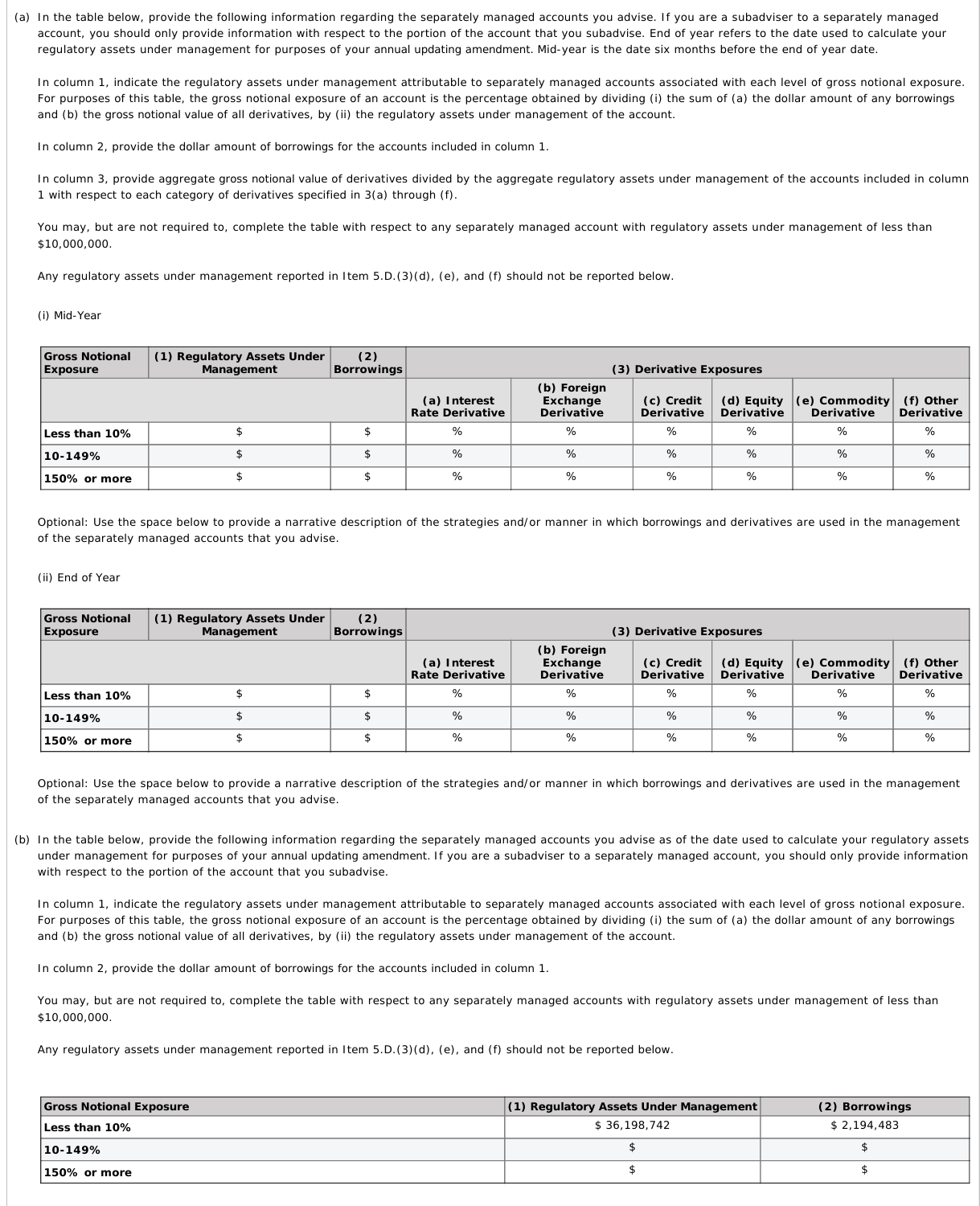Optional: Use the space below to provide a narrative description of the strategies and/or manner in which *borrowings* and derivatives are used in the management of the separately managed accounts that you advise.

# **SECTION 5.K.(3) Custodians for Separately Managed Accounts**

Complete a separate Schedule D Section 5.K.(3) for each custodian that holds ten percent or more of your aggregate separately managed account regulatory assets under management.

| (a) | Legal name of custodian:            |                                                                                             |                                                                                                                                                           |                 |
|-----|-------------------------------------|---------------------------------------------------------------------------------------------|-----------------------------------------------------------------------------------------------------------------------------------------------------------|-----------------|
|     | NATIONAL FINANCIAL SERVICES LLC     |                                                                                             |                                                                                                                                                           |                 |
| (b) | Primary business name of custodian: |                                                                                             |                                                                                                                                                           |                 |
|     | NATIONAL FINANCIAL SERVICES LLC     |                                                                                             |                                                                                                                                                           |                 |
| (c) |                                     | The location(s) of the custodian's office(s) responsible for <i>custody</i> of the assets : |                                                                                                                                                           |                 |
|     | City:                               | State:                                                                                      | Country:                                                                                                                                                  |                 |
|     | <b>BOSTON</b>                       | Massachusetts                                                                               | <b>United States</b>                                                                                                                                      |                 |
|     |                                     |                                                                                             |                                                                                                                                                           | Yes No          |
| (d) |                                     | Is the custodian a related person of your firm?                                             |                                                                                                                                                           | $\circ$ $\circ$ |
| (e) |                                     | If the custodian is a broker-dealer, provide its SEC registration number (if any)           |                                                                                                                                                           |                 |
|     | $8 - 26740$                         |                                                                                             |                                                                                                                                                           |                 |
| (f) |                                     |                                                                                             | If the custodian is not a broker-dealer, or is a broker-dealer but does not have an SEC registration number, provide its legal entity identifier (if any) |                 |
| (g) |                                     |                                                                                             | What amount of your regulatory assets under management attributable to separately managed accounts is held at the custodian?                              |                 |
|     | \$1,119,250,684                     |                                                                                             |                                                                                                                                                           |                 |

|    | <b>Item 6 Other Business Activities</b>                |                                                                                                                                                                                                                                                                                                                                                                                                                                                                                                                                                                                                                                                                                                                                                                                                                                                                                                                                                                            |                   |         |  |  |  |
|----|--------------------------------------------------------|----------------------------------------------------------------------------------------------------------------------------------------------------------------------------------------------------------------------------------------------------------------------------------------------------------------------------------------------------------------------------------------------------------------------------------------------------------------------------------------------------------------------------------------------------------------------------------------------------------------------------------------------------------------------------------------------------------------------------------------------------------------------------------------------------------------------------------------------------------------------------------------------------------------------------------------------------------------------------|-------------------|---------|--|--|--|
|    |                                                        | In this Item, we request information about your firm's other business activities.                                                                                                                                                                                                                                                                                                                                                                                                                                                                                                                                                                                                                                                                                                                                                                                                                                                                                          |                   |         |  |  |  |
|    | $\mathbb{R}^n$<br>Е<br>Г<br>Г<br>Г<br>П<br>Г<br>Г<br>П | A. You are actively engaged in business as a (check all that apply):<br>(1)<br>broker-dealer (registered or unregistered)<br>(2)<br>registered representative of a broker-dealer<br>(3)<br>commodity pool operator or commodity trading advisor (whether registered or exempt from registration)<br>futures commission merchant<br>(4)<br>(5)<br>real estate broker, dealer, or agent<br>(6)<br>insurance broker or agent<br>(7)<br>bank (including a separately identifiable department or division of a bank)<br>(8)<br>trust company<br>(9)<br>registered municipal advisor<br>registered security-based swap dealer<br>(10)<br>major security-based swap participant<br>(11)<br>accountant or accounting firm<br>(12)<br>lawyer or law firm<br>(13)<br>other financial product salesperson (specify):<br>(14)<br>If you engage in other business using a name that is different from the names reported in Items 1.A. or 1.B.(1), complete Section 6.A. of Schedule D. |                   |         |  |  |  |
|    |                                                        |                                                                                                                                                                                                                                                                                                                                                                                                                                                                                                                                                                                                                                                                                                                                                                                                                                                                                                                                                                            | Yes No            |         |  |  |  |
| В. | (1)                                                    | Are you actively engaged in any other business not listed in Item 6.A. (other than giving investment advice)?                                                                                                                                                                                                                                                                                                                                                                                                                                                                                                                                                                                                                                                                                                                                                                                                                                                              | $\circ$           | $\odot$ |  |  |  |
|    | (2)                                                    | If yes, is this other business your primary business?                                                                                                                                                                                                                                                                                                                                                                                                                                                                                                                                                                                                                                                                                                                                                                                                                                                                                                                      | $\circ$           | $\circ$ |  |  |  |
|    | (3)                                                    | If "yes," describe this other business on Section 6.B.(2) of Schedule D, and if you engage in this business under a different name, provide that name.<br>Do you sell products or provide services other than investment advice to your advisory clients?                                                                                                                                                                                                                                                                                                                                                                                                                                                                                                                                                                                                                                                                                                                  | Yes No<br>$\circ$ | ⊙       |  |  |  |
|    |                                                        |                                                                                                                                                                                                                                                                                                                                                                                                                                                                                                                                                                                                                                                                                                                                                                                                                                                                                                                                                                            |                   |         |  |  |  |

*If "yes," describe this other business on Section 6.B.(3) of Schedule D, and if you engage in this business under a different name, provide that name.*

# **SECTION 6.A. Names of Your Other Businesses**

No Information Filed

Describe your primary business (not your investment advisory business):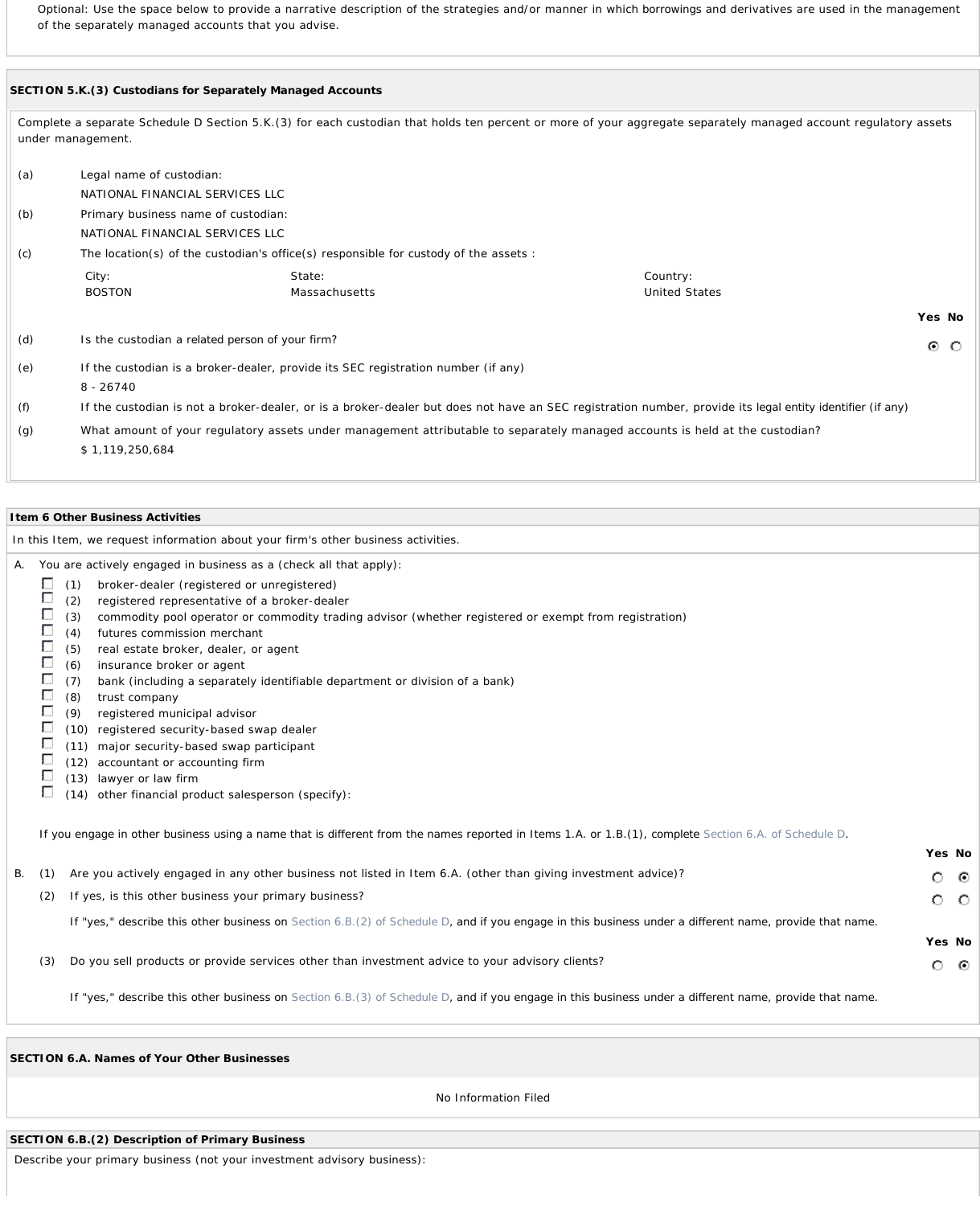If you engage in that business under a different name, provide that name:

### **SECTION 6.B.(3) Description of Other Products and Services**

Describe other products or services you sell to your *client*. You may omit products and services that you listed in Section 6.B.(2) above.

If you engage in that business under a different name, provide that name:

### **Item 7 Financial Industry Affiliations**

In this Item, we request information about your financial industry affiliations and activities. This information identifies areas in which conflicts of interest may occur between you and your *clients*.

A. This part of Item 7 requires you to provide information about you and your *related persons*, including foreign affiliates. Your *related persons* are all of your *advisory affiliates* and any *person* that is under common *control* with you.

You have a *related person* that is a (check all that apply):

- $\Box$  (1) broker-dealer, municipal securities dealer, or government securities broker or dealer (registered or unregistered)
- П (2) other investment adviser (including financial planners)
- $\overline{\phantom{a}}$ (3) registered municipal advisor
- $(4)$  registered security-based swap dealer
- $\Box$  (5) major security-based swap participant
- $\mathcal{A}$ (6) commodity pool operator or commodity trading advisor (whether registered or exempt from registration)
- (7) futures commission merchant
- (8) banking or thrift institution
- $\blacktriangledown$ (9) trust company
- Г (10) accountant or accounting firm
- Г (11) lawyer or law firm
- Г (12) insurance company or agency
- Г (13) pension consultant
- Г (14) real estate broker or dealer
- П (15) sponsor or syndicator of limited partnerships (or equivalent), excluding pooled investment vehicles
- (16) sponsor, general partner, managing member (or equivalent) of pooled investment vehicles

*Note that Item 7.A. should not be used to disclose that some of your employees perform investment advisory functions or are registered representatives of a brokerdealer. The number of your firm's employees who perform investment advisory functions should be disclosed under Item 5.B.(1). The number of your firm's employees who are registered representatives of a broker-dealer should be disclosed under Item 5.B.(2).* 

*Note that if you are filing an umbrella registration, you should not check Item 7.A.(2) with respect to your relying advisers, and you do not have to complete Section 7.A. in Schedule D for your relying advisers. You should complete a Schedule R for each relying adviser.* 

*For each related person, including foreign affiliates that may not be registered or required to be registered in the United States, complete Section 7.A. of Schedule D.* 

*You do not need to complete Section 7.A. of Schedule D for any related person if: (1) you have no business dealings with the related person in connection with advisory services you provide to your clients; (2) you do not conduct shared operations with the related person; (3) you do not refer clients or business to the related person, and the related person does not refer prospective clients or business to you; (4) you do not share supervised persons or premises with the related person; and (5) you have no reason to believe that your relationship with the related person otherwise creates a conflict of interest with your clients.* 

*You must complete Section 7.A. of Schedule D for each related person acting as qualified custodian in connection with advisory services you provide to your clients (other than any mutual fund transfer agent pursuant to rule 206(4)-2(b)(1)), regardless of whether you have determined the related person to be operationally independent under rule 206(4)-2 of the Advisers Act.*

### **SECTION 7.A. Financial Industry Affiliations**

B. Are you an adviser to any *private fund*?

No Information Filed

#### **Item 7** *Private Fund* **Reporting**

**Yes No**

െ ൈ

*If "yes," then for each private fund that you advise, you must complete a Section 7.B.(1) of Schedule D, except in certain circumstances described in the next sentence and in Instruction 6 of the Instructions to Part 1A. If you are registered or applying for registration with the SEC or reporting as an SEC exempt reporting adviser, and another SECregistered adviser or SEC exempt reporting adviser reports this information with respect to any such private fund in Section 7.B.(1) of Schedule D of its Form ADV (e.g., if you are a subadviser), do not complete Section 7.B.(1) of Schedule D with respect to that private fund. You must, instead, complete Section 7.B.(2) of Schedule D.* 

*In either case, if you seek to preserve the anonymity of a private fund client by maintaining its identity in your books and records in numerical or alphabetical code, or similar designation, pursuant to rule 204-2(d), you may identify the private fund in Section 7.B.(1) or 7.B.(2) of Schedule D using the same code or designation in place of the fund's name.*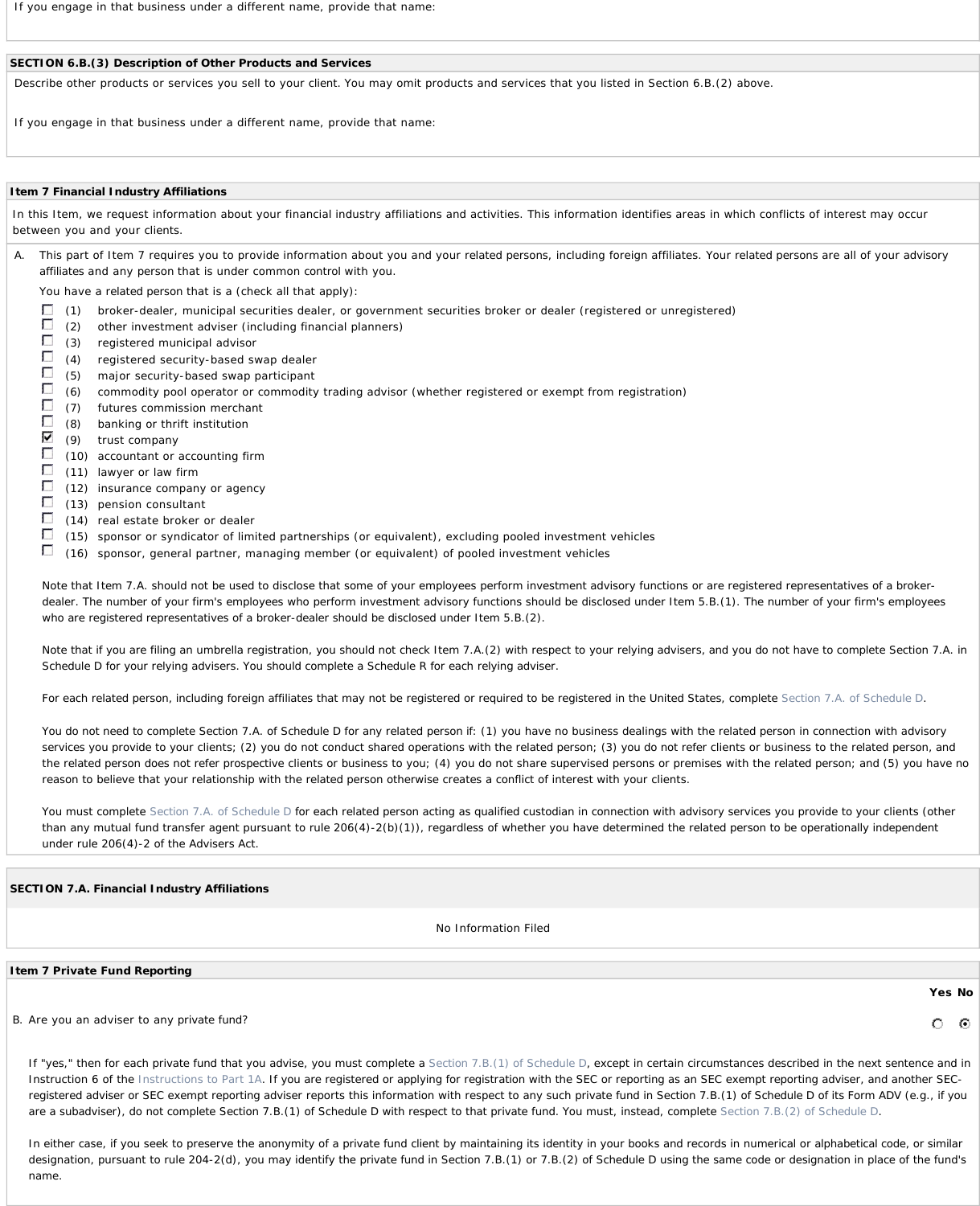No Information Filed

**SECTION 7.B.(2)** *Private Fund* **Reporting**

No Information Filed

#### **Item 8 Participation or Interest in** *Client* **Transactions**

In this Item, we request information about your participation and interest in your *clients*' transactions. This information identifies additional areas in which conflicts of interest may occur between you and your *clients*. Newly-formed advisers should base responses to these questions on the types of participation and interest that you expect to engage in during the next year.

Like Item 7, Item 8 requires you to provide information about you and your *related persons*, including foreign affiliates.

#### **Proprietary Interest in** *Client* **Transactions**

A. Do you or any *related person*: **Yes No** (1) buy securities for yourself from advisory *clients*, or sell securities you own to advisory *clients* (principal transactions)?  $\circ$  $\odot$ (2) buy or sell for yourself securities (other than shares of mutual funds) that you also recommend to advisory *clients*? ۰  $\circ$ (3) recommend securities (or other investment products) to advisory *clients* in which you or any *related person* has some other proprietary (ownership)  $\circ$ ⊙ interest (other than those mentioned in Items 8.A.(1) or (2))?

#### **Sales Interest in** *Client* **Transactions**

B. Do you or any *related person*: **Yes No**

(1) as a broker-dealer or registered representative of a broker-dealer, execute securities trades for brokerage customers in which advisory *client* О ⊙ securities are sold to or bought from the brokerage customer (agency cross transactions)?

(2) recommend to advisory *clients*, or act as a purchaser representative for advisory *clients* with respect to, the purchase of securities for which you or О ⊙ any *related person* serves as underwriter or general or managing partner?

(3) recommend purchase or sale of securities to advisory *clients* for which you or any *related person* has any other sales interest (other than the receipt of  $\circ$  $\odot$ sales commissions as a broker or registered representative of a broker-dealer)?

#### **Investment or Brokerage Discretion**

| С. | Do you or any related person have discretionary authority to determine the:                                                                                                                                                                    |         | Yes No          |
|----|------------------------------------------------------------------------------------------------------------------------------------------------------------------------------------------------------------------------------------------------|---------|-----------------|
|    | securities to be bought or sold for a <i>client's</i> account?<br>(1)                                                                                                                                                                          |         | $\circ$ $\circ$ |
|    | amount of securities to be bought or sold for a client's account?<br>(2)                                                                                                                                                                       |         | $\circ$ $\circ$ |
|    | (3)<br>broker or dealer to be used for a purchase or sale of securities for a <i>client's</i> account?                                                                                                                                         |         | $\circ$ $\circ$ |
|    | commission rates to be paid to a broker or dealer for a <i>client's</i> securities transactions?<br>(4)                                                                                                                                        |         | $\circ$ $\circ$ |
|    | D. If you answer "yes" to C.(3) above, are any of the brokers or dealers related persons?                                                                                                                                                      |         | ் ⊚             |
|    | E. Do you or any related person recommend brokers or dealers to clients?                                                                                                                                                                       |         | $\circ$ $\circ$ |
| F. | If you answer "yes" to E. above, are any of the brokers or dealers related persons?                                                                                                                                                            |         | ் ⊚             |
|    | Do you or any related person receive research or other products or services other than execution from a broker-dealer or a third party ("soft dollar<br>G. (1)<br>benefits") in connection with <i>client</i> securities transactions?         |         | $\circ$ $\circ$ |
|    | If "yes" to G.(1) above, are all the "soft dollar benefits" you or any related persons receive eligible "research or brokerage services" under section<br>(2)<br>28(e) of the Securities Exchange Act of 1934?                                 |         | $\circ$ $\circ$ |
|    | Do you or any related person, directly or indirectly, compensate any person that is not an employee for client referrals?<br>H. (1)                                                                                                            |         | $\circ$ $\circ$ |
|    | Do you or any related person, directly or indirectly, provide any employee compensation that is specifically related to obtaining clients for the firm (cash<br>(2)<br>or non-cash compensation in addition to the employee's regular salary)? |         | $\circ$ $\circ$ |
|    | Do you or any related person, including any employee, directly or indirectly, receive compensation from any person (other than you or any related person) for<br>client referrals?                                                             | $\circ$ | - 0             |
|    | In your response to Item 8.1 do not include the require salary you pay to an employee                                                                                                                                                          |         |                 |

*In your response to Item 8.I., do not include the regular salary you pay to an employee.*

*In responding to Items 8.H. and 8.I., consider all cash and non-cash compensation that you or a related person gave to (in answering Item 8.H.) or received from (in answering Item 8.I.) any person in exchange for client referrals, including any bonus that is based, at least in part, on the number or amount of client referrals.*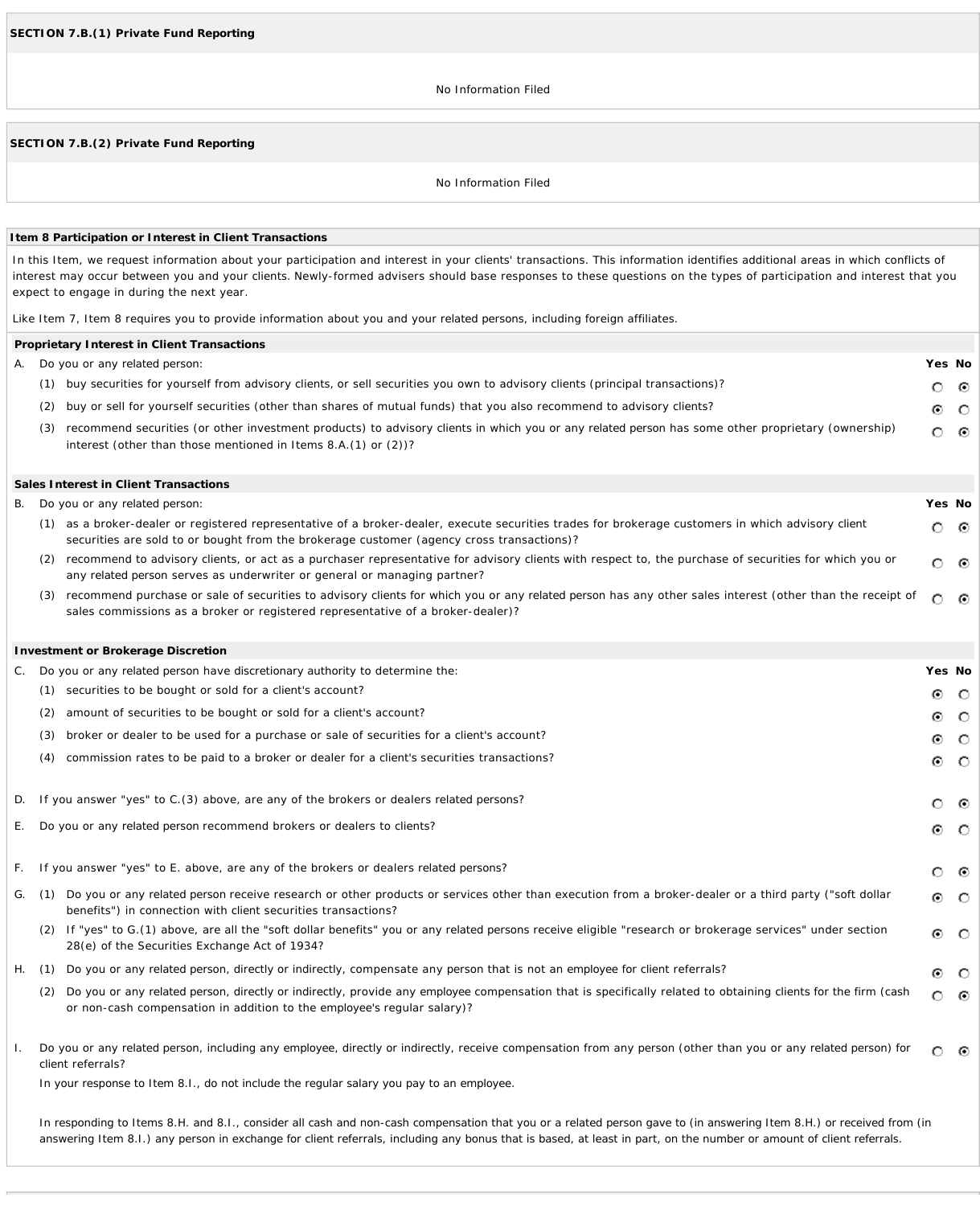|    |     | Company Act of 1940) assets and about your custodial practices.                                                                                                                                                   |                                                                                                                                                                                                                                                                                                                                                                                                                                                                                                                                           |   |                 |  |  |  |  |
|----|-----|-------------------------------------------------------------------------------------------------------------------------------------------------------------------------------------------------------------------|-------------------------------------------------------------------------------------------------------------------------------------------------------------------------------------------------------------------------------------------------------------------------------------------------------------------------------------------------------------------------------------------------------------------------------------------------------------------------------------------------------------------------------------------|---|-----------------|--|--|--|--|
|    |     | A. (1) Do you have custody of any advisory clients':                                                                                                                                                              |                                                                                                                                                                                                                                                                                                                                                                                                                                                                                                                                           |   | Yes No          |  |  |  |  |
|    |     | (a) cash or bank accounts?                                                                                                                                                                                        |                                                                                                                                                                                                                                                                                                                                                                                                                                                                                                                                           | ⊙ | $\circ$         |  |  |  |  |
|    |     | (b) securities?                                                                                                                                                                                                   |                                                                                                                                                                                                                                                                                                                                                                                                                                                                                                                                           |   | $\circ$ $\circ$ |  |  |  |  |
|    |     |                                                                                                                                                                                                                   | If you are registering or registered with the SEC, answer "No" to Item 9.A.(1)(a) and (b) if you have custody solely because (i) you deduct your advisory fees directly from<br>your clients' accounts, or (ii) a related person has custody of client assets in connection with advisory services you provide to clients, but you have overcome the<br>presumption that you are not operationally independent (pursuant to Advisers Act rule 206(4)-2(d)(5)) from the related person.                                                    |   |                 |  |  |  |  |
|    | (2) | custody:                                                                                                                                                                                                          | If you checked "yes" to Item 9.A.(1)(a) or (b), what is the approximate amount of client funds and securities and total number of clients for which you have                                                                                                                                                                                                                                                                                                                                                                              |   |                 |  |  |  |  |
|    |     | U.S. Dollar Amount                                                                                                                                                                                                | Total Number of Clients                                                                                                                                                                                                                                                                                                                                                                                                                                                                                                                   |   |                 |  |  |  |  |
|    |     | (a) $$548,408,640$<br>(b) 288                                                                                                                                                                                     |                                                                                                                                                                                                                                                                                                                                                                                                                                                                                                                                           |   |                 |  |  |  |  |
|    |     | response to Item 9.B.(2).                                                                                                                                                                                         | If you are registering or registered with the SEC and you have custody solely because you deduct your advisory fees directly from your clients' accounts, do not include the<br>amount of those assets and the number of those clients in your response to Item 9.A.(2). If your related person has custody of client assets in connection with advisory<br>services you provide to clients, do not include the amount of those assets and number of those clients in your response to 9.A.(2). Instead, include that information in your |   |                 |  |  |  |  |
| В. | (1) |                                                                                                                                                                                                                   | In connection with advisory services you provide to clients, do any of your related persons have custody of any of your advisory clients':                                                                                                                                                                                                                                                                                                                                                                                                |   | Yes No          |  |  |  |  |
|    |     | (a) cash or bank accounts?                                                                                                                                                                                        |                                                                                                                                                                                                                                                                                                                                                                                                                                                                                                                                           |   | $\circ$ $\circ$ |  |  |  |  |
|    |     | (b) securities?                                                                                                                                                                                                   |                                                                                                                                                                                                                                                                                                                                                                                                                                                                                                                                           |   | $\circ$ $\circ$ |  |  |  |  |
|    |     | You are required to answer this item regardless of how you answered Item 9.A. $(1)(a)$ or (b).                                                                                                                    |                                                                                                                                                                                                                                                                                                                                                                                                                                                                                                                                           |   |                 |  |  |  |  |
|    | (2) | persons have custody:                                                                                                                                                                                             | If you checked "yes" to Item 9.B.(1)(a) or (b), what is the approximate amount of client funds and securities and total number of clients for which your related                                                                                                                                                                                                                                                                                                                                                                          |   |                 |  |  |  |  |
|    |     | U.S. Dollar Amount                                                                                                                                                                                                | Total Number of Clients                                                                                                                                                                                                                                                                                                                                                                                                                                                                                                                   |   |                 |  |  |  |  |
|    |     | (a) $$0$<br>$(b)$ 0                                                                                                                                                                                               |                                                                                                                                                                                                                                                                                                                                                                                                                                                                                                                                           |   |                 |  |  |  |  |
| С. |     |                                                                                                                                                                                                                   | If you or your related persons have custody of client funds or securities in connection with advisory services you provide to clients, check all the following that apply:                                                                                                                                                                                                                                                                                                                                                                |   |                 |  |  |  |  |
|    | (1) |                                                                                                                                                                                                                   | A qualified custodian(s) sends account statements at least quarterly to the investors in the pooled investment vehicle(s) you manage.                                                                                                                                                                                                                                                                                                                                                                                                     | ⊽ |                 |  |  |  |  |
|    | (2) | distributed to the investors in the pools.                                                                                                                                                                        | An independent public accountant audits annually the pooled investment vehicle(s) that you manage and the audited financial statements are                                                                                                                                                                                                                                                                                                                                                                                                | Г |                 |  |  |  |  |
|    | (3) | An independent public accountant conducts an annual surprise examination of client funds and securities.                                                                                                          |                                                                                                                                                                                                                                                                                                                                                                                                                                                                                                                                           | Е |                 |  |  |  |  |
|    | (4) | Г<br>An independent public accountant prepares an internal control report with respect to custodial services when you or your related persons are qualified<br>custodians for <i>client</i> funds and securities. |                                                                                                                                                                                                                                                                                                                                                                                                                                                                                                                                           |   |                 |  |  |  |  |
|    |     | the private funds you advise in Section 7.B. (1) of Schedule D).                                                                                                                                                  | If you checked Item 9.C.(2), C.(3) or C.(4), list in Section 9.C. of Schedule D the accountants that are engaged to perform the audit or examination or prepare an internal<br>control report. (If you checked Item 9.C.(2), you do not have to list auditor information in Section 9.C. of Schedule D if you already provided this information with respect to                                                                                                                                                                           |   |                 |  |  |  |  |
| D. |     |                                                                                                                                                                                                                   | Do you or your related person(s) act as qualified custodians for your clients in connection with advisory services you provide to clients?                                                                                                                                                                                                                                                                                                                                                                                                |   | Yes No          |  |  |  |  |
|    |     | (1) you act as a qualified custodian                                                                                                                                                                              |                                                                                                                                                                                                                                                                                                                                                                                                                                                                                                                                           | О | - 0             |  |  |  |  |
|    | (2) | your related person(s) act as qualified custodian(s)                                                                                                                                                              |                                                                                                                                                                                                                                                                                                                                                                                                                                                                                                                                           | O | ⊙               |  |  |  |  |
|    |     | Advisers Act.                                                                                                                                                                                                     | If you checked "yes" to Item 9.D.(2), all related persons that act as qualified custodians (other than any mutual fund transfer agent pursuant to rule 206(4)-2(b)(1)) must<br>be identified in Section 7.A. of Schedule D, regardless of whether you have determined the related person to be operationally independent under rule 206(4)-2 of the                                                                                                                                                                                       |   |                 |  |  |  |  |

- E. If you are filing your *annual updating amendment* and you were subject to a surprise examination by an *independent public accountant* during your last fiscal year, provide the date (MM/YYYY) the examination commenced:
- F. If you or your *related persons* have *custody* of *client* funds or securities, how many *persons*, including, but not limited to, you and your *related persons,* act as qualified custodians for your *clients* in connection with advisory services you provide to *clients?* 4

**Item 9 Custody**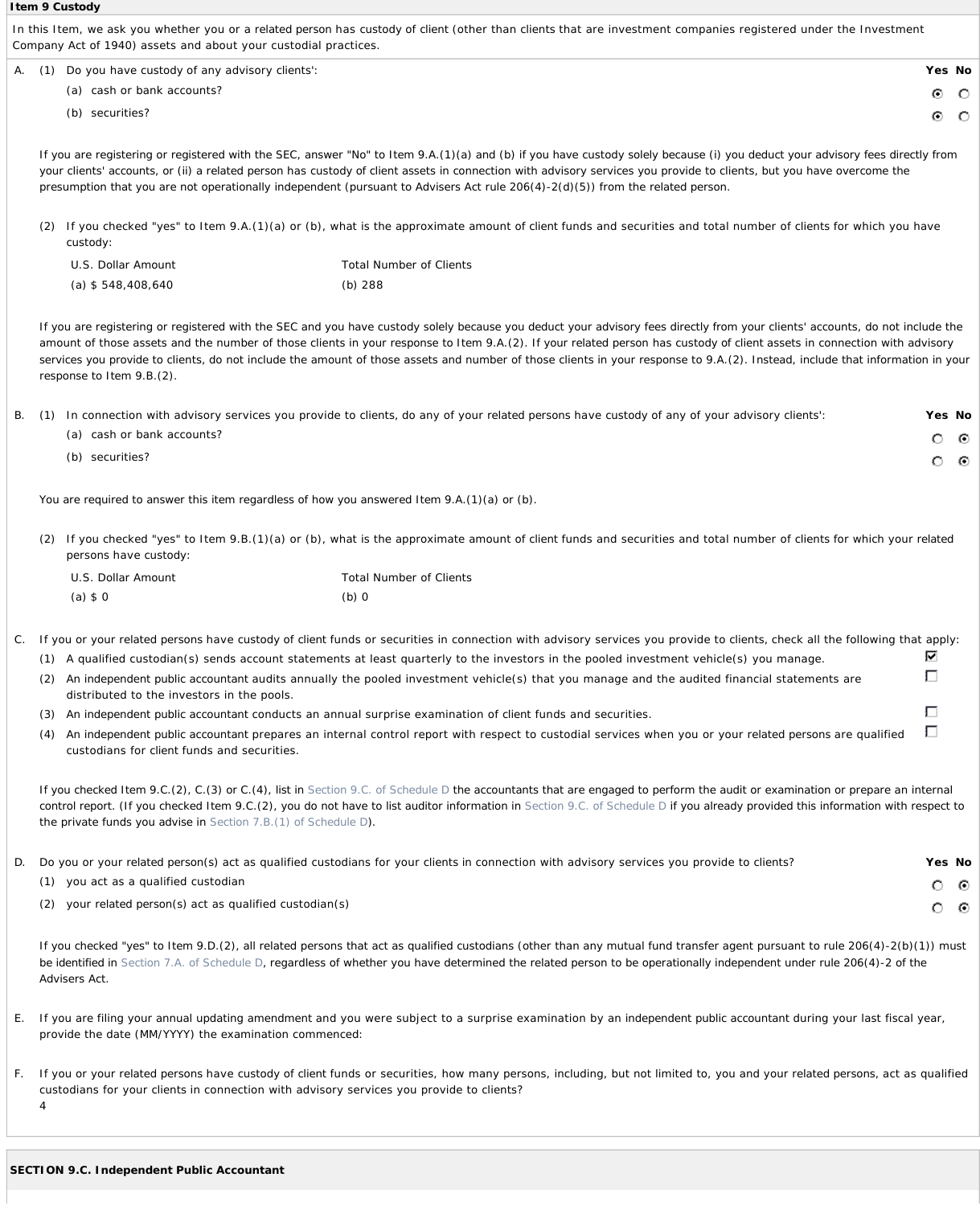### **Item 10 Control Persons**

In this Item, we ask you to identify every *person* that, directly or indirectly, *controls* you. If you are filing an *umbrella registration*, the information in Item 10 should be provided for the *filing adviser* only.

If you are submitting an initial application or report, you must complete Schedule A and Schedule B. Schedule A asks for information about your direct owners and executive officers. Schedule B asks for information about your indirect owners. If this is an amendment and you are updating information you reported on either Schedule A or Schedule B (or both) that you filed with your initial application or report, you must complete Schedule C.

A. Does any *person* not named in Item 1.A. or Schedules A, B, or C, directly or indirectly, *control* your management or policies?

**Yes No**

 $\circ$  $_{\odot}$ 

*If yes, complete Section 10.A. of Schedule D.*

If any *person* named in Schedules A, B, or C or in Section 10.A. of Schedule D is a public reporting company under Sections 12 or 15(d) of the Securities Exchange Act of 1934, please complete Section 10.B. of Schedule D.

#### **SECTION 10.A.** *Control Persons*

No Information Filed

**SECTION 10.B.** *Control Person* **Public Reporting Companies**

No Information Filed

### **Item 11 Disclosure Information**

In this Item, we ask for information about your disciplinary history and the disciplinary history of all your *advisory affiliates*. We use this information to determine whether to grant your application for registration, to decide whether to revoke your registration or to place limitations on your activities as an investment adviser, and to identify potential problem areas to focus on during our on-site examinations. One event may result in "yes" answers to more than one of the questions below. In accordance with General Instruction 5 to Form ADV, "you" and "your" include the *filing adviser* and all *relying advisers* under an *umbrella registration*.

Your *advisory affiliates* are: (1) all of your current *employees* (other than *employees* performing only clerical, administrative, support or similar functions); (2) all of your officers, partners, or directors (or any *person* performing similar functions); and (3) all *persons* directly or indirectly *controlling* you or *controlled* by you. If you are a "separately identifiable department or division" (SID) of a bank, see the Glossary of Terms to determine who your *advisory affiliates* are.

*If you are registered or registering with the SEC or if you are an exempt reporting adviser, you may limit your disclosure of any event listed in Item 11 to ten years following the date of the event. If you are registered or registering with a state, you must respond to the questions as posed; you may, therefore, limit your disclosure to ten years following the date of an event only in responding to Items 11.A.(1), 11.A.(2), 11.B.(1), 11.B.(2), 11.D.(4), and 11.H.(1)(a). For purposes of calculating this ten-year period, the date of an event is the date the final order, judgment, or decree was entered, or the date any rights of appeal from preliminary orders, judgments, or decrees lapsed.*

You must complete the appropriate Disclosure Reporting Page ("DRP") for "yes" answers to the questions in this Item 11.

|                                                                                                                                    | Yes No    |
|------------------------------------------------------------------------------------------------------------------------------------|-----------|
| Do any of the events below involve you or any of your supervised persons?                                                          | O.<br>- 0 |
| For "yes" answers to the following questions, complete a Criminal Action DRP:                                                      |           |
| A. In the past ten years, have you or any advisory affiliate:                                                                      | Yes No    |
| been convicted of or pled guilty or nolo contendere ("no contest") in a domestic, foreign, or military court to any felony?<br>(1) | - 0<br>o  |
| (2) been charged with any felony?                                                                                                  | O.<br>- 0 |

*If you are registered or registering with the SEC, or if you are reporting as an exempt reporting adviser, you may limit your response to Item 11.A.(2) to charges that are currently pending.*

B. In the past ten years, have you or any *advisory affiliate*:

(1) been convicted of or pled guilty or nolo contendere ("no contest") in a domestic, foreign, or military court to a *misdemeanor* involving: investments or  $\circ$  $\odot$ an *investment-related* business, or any fraud, false statements, or omissions, wrongful taking of property, bribery, perjury, forgery, counterfeiting, extortion, or a conspiracy to commit any of these offenses?

(2) been *charged* with a *misdemeanor* listed in Item 11.B.(1)?

*If you are registered or registering with the SEC, or if you are reporting as an exempt reporting adviser, you may limit your response to Item 11.B.(2) to charges that are currently pending.*

For "yes" answers to the following questions, complete a Regulatory Action DRP:

C. Has the SEC or the Commodity Futures Trading Commission (CFTC) ever: **Yes No**

 $\circ$ 

 $\odot$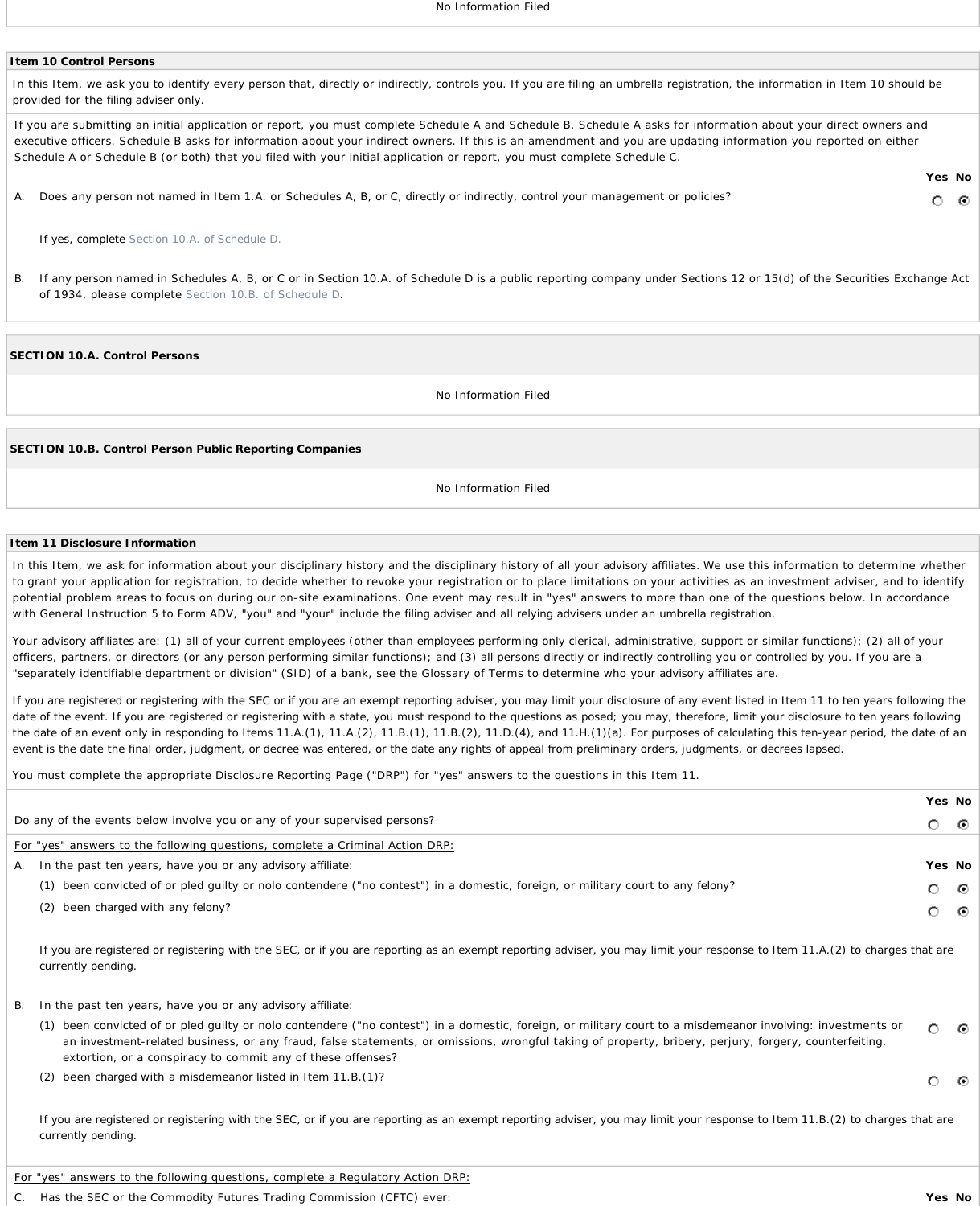|    | (1) found you or any advisory affiliate to have made a false statement or omission?                                                                                                                                                                                                       |         |         |
|----|-------------------------------------------------------------------------------------------------------------------------------------------------------------------------------------------------------------------------------------------------------------------------------------------|---------|---------|
|    | found you or any advisory affiliate to have been involved in a violation of SEC or CFTC regulations or statutes?<br>(2)                                                                                                                                                                   |         | ⊙       |
|    | found you or any advisory affiliate to have been a cause of an investment-related business having its authorization to do business denied, suspended<br>(3)<br>revoked, or restricted?                                                                                                    | $\circ$ | ⊙       |
|    | (4) entered an order against you or any advisory affiliate in connection with investment-related activity?                                                                                                                                                                                | о       | ⊙       |
|    | imposed a civil money penalty on you or any advisory affiliate, or ordered you or any advisory affiliate to cease and desist from any activity?<br>(5)                                                                                                                                    | О       | ⊙       |
| D. | Has any other federal regulatory agency, any state regulatory agency, or any foreign financial regulatory authority:                                                                                                                                                                      |         |         |
|    | (1) ever found you or any advisory affiliate to have made a false statement or omission, or been dishonest, unfair, or unethical?                                                                                                                                                         | С       | $\odot$ |
|    | ever found you or any advisory affiliate to have been involved in a violation of investment-related regulations or statutes?<br>(2)                                                                                                                                                       |         | ⊙       |
|    | ever found you or any advisory affiliate to have been a cause of an investment-related business having its authorization to do business denied,<br>(3)<br>suspended, revoked, or restricted?                                                                                              | O       | ⊙       |
|    | (4) in the past ten years, entered an order against you or any advisory affiliate in connection with an investment-related activity?                                                                                                                                                      |         | ⊙       |
|    | ever denied, suspended, or revoked your or any advisory affiliate's registration or license, or otherwise prevented you or any advisory affiliate, by order,<br>(5)<br>from associating with an investment-related business or restricted your or any advisory affiliate's activity?      | $\circ$ | ⊙       |
| Е. | Has any self-regulatory organization or commodities exchange ever:                                                                                                                                                                                                                        |         |         |
|    | (1) found you or any advisory affiliate to have made a false statement or omission?                                                                                                                                                                                                       | O       | ⊙       |
|    | found you or any advisory affiliate to have been involved in a violation of its rules (other than a violation designated as a "minor rule violation" under a<br>(2)<br>plan approved by the SEC)?                                                                                         | O       | ⊙       |
|    | found you or any advisory affiliate to have been the cause of an investment-related business having its authorization to do business denied,<br>suspended, revoked, or restricted?                                                                                                        | O       | ⊙       |
|    | (4) disciplined you or any advisory affiliate by expelling or suspending you or the advisory affiliate from membership, barring or suspending you or the<br>advisory affiliate from association with other members, or otherwise restricting your or the advisory affiliate's activities? | Ο       | - 0     |
|    | Has an authorization to act as an attorney, accountant, or federal contractor granted to you or any advisory affiliate ever been revoked or suspended?                                                                                                                                    | O       | ⊙       |
|    | G. Are you or any advisory affiliate now the subject of any regulatory proceeding that could result in a "yes" answer to any part of Item 11.C., 11.D., or 11.E.?                                                                                                                         | O       | ⊙       |
|    | For "yes" answers to the following questions, complete a Civil Judicial Action DRP:                                                                                                                                                                                                       |         |         |
|    | H. (1) Has any domestic or foreign court:                                                                                                                                                                                                                                                 |         | Yes No  |
|    | (a) in the past ten years, enjoined you or any advisory affiliate in connection with any investment-related activity?                                                                                                                                                                     | O       | ⊙       |
|    | (b) ever found that you or any advisory affiliate were involved in a violation of investment-related statutes or regulations?                                                                                                                                                             | О       | ⊙       |
|    | ever dismissed, pursuant to a settlement agreement, an investment-related civil action brought against you or any advisory affiliate by a state or<br>foreign financial regulatory authority?                                                                                             | O       | ⊙       |
|    | (2) Are you or any advisory affiliate now the subject of any civil proceeding that could result in a "yes" answer to any part of Item 11.H.(1)?                                                                                                                                           | О       | ⊙       |

# **Item 12 Small Businesses**

The SEC is required by the Regulatory Flexibility Act to consider the effect of its regulations on small entities. In order to do this, we need to determine whether you meet the definition of "small business" or "small organization" under rule 0-7.

Answer this Item 12 only if you are registered or registering with the SEC **and** you indicated in response to Item 5.F.(2)(c) that you have regulatory assets under management of less than \$25 million. You are not required to answer this Item 12 if you are filing for initial registration as a state adviser, amending a current state registration, or switching from SEC to state registration.

For purposes of this Item 12 only:

- Total Assets refers to the total assets of a firm, rather than the assets managed on behalf of *clients*. In determining your or another *person's* total assets, you may use the total assets shown on a current balance sheet (but use total assets reported on a consolidated balance sheet with subsidiaries included, if that amount is larger).
- *Control* means the power to direct or cause the direction of the management or policies of a *person*, whether through ownership of securities, by contract, or otherwise. Any *person* that directly or indirectly has the right to vote 25 percent or more of the voting securities, or is entitled to 25 percent or more of the profits, of another *person* is presumed to *control* the other *person*.

| A. Did you have total assets of \$5 million or more on the last day of your most recent fiscal year? | $\circ$ $\circ$ |  |
|------------------------------------------------------------------------------------------------------|-----------------|--|
|                                                                                                      |                 |  |

*If "yes," you do not need to answer Items 12.B. and 12.C.*

### B. Do you:

(1) *control* another investment adviser that had regulatory assets under management (calculated in response to Item 5.F.(2)(c) of Form ADV) of \$25 million or more on the last day of its most recent fiscal year?

(2) *control* another *person* (other than a natural person) that had total assets of \$5 million or more on the last day of its most recent fiscal year?

⌒  $\sim$ 

**Yes No**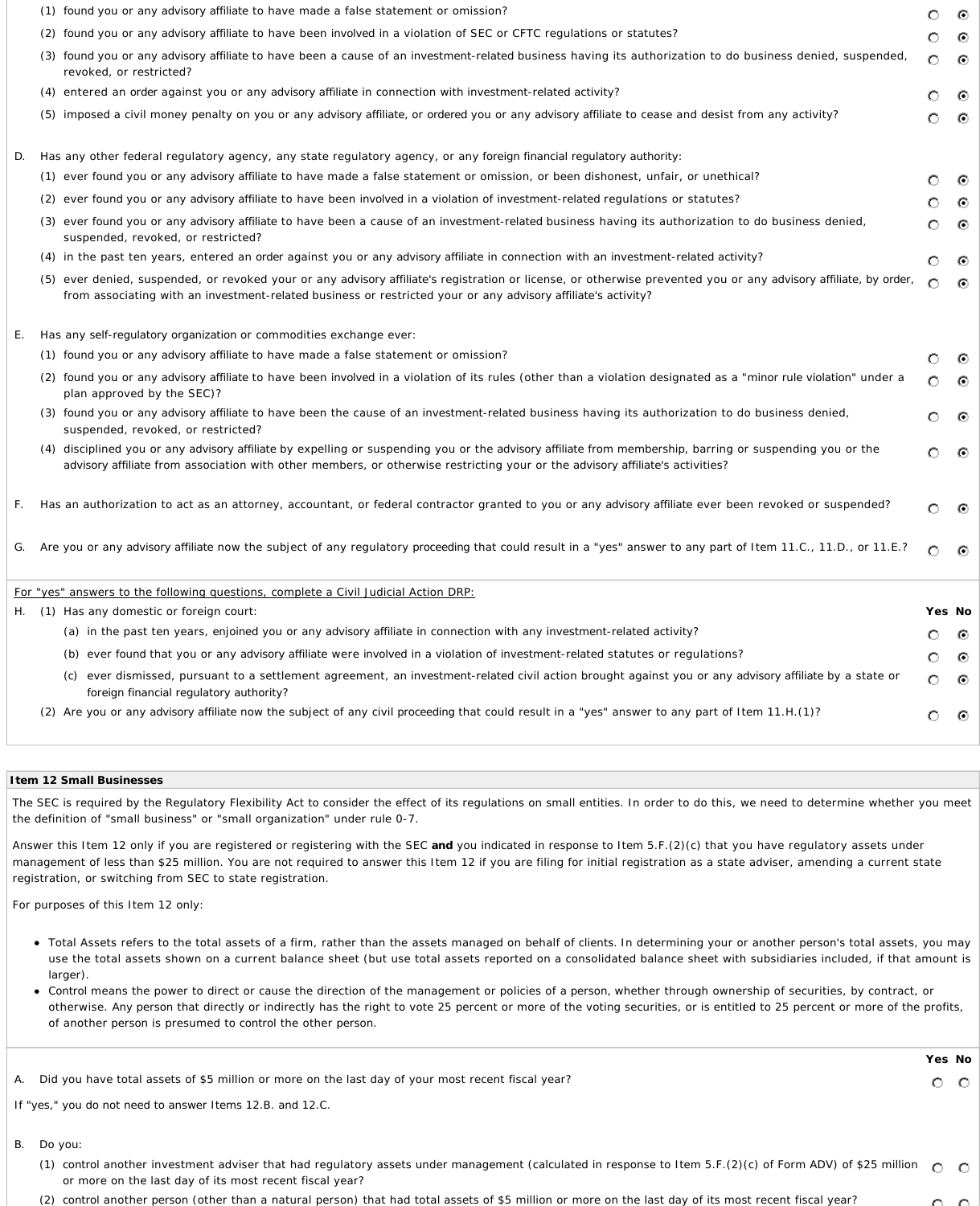- C. Are you:
	- (1) *controlled* by or under common *control* with another investment adviser that had regulatory assets under management (calculated in response to Item  $\circ$   $\circ$ 5.F.(2)(c) of Form ADV) of \$25 million or more on the last day of its most recent fiscal year?

(2) *control* another *person* (other than a natural person) that had total assets of \$5 million or more on the last day of its most recent fiscal year?

(2) *controlled* by or under common *control* with another *person* (other than a natural person) that had total assets of \$5 million or more on the last day of  $O$   $O$ its most recent fiscal year?

### **Schedule A**

### **Direct Owners and Executive Officers**

- 1. Complete Schedule A only if you are submitting an initial application or report. Schedule A asks for information about your direct owners and executive officers. Use Schedule C to amend this information.
- 2. Direct Owners and Executive Officers. List below the names of:
	- (a) each Chief Executive Officer, Chief Financial Officer, Chief Operations Officer, Chief Legal Officer, Chief Compliance Officer(Chief Compliance Officer is required if you are registered or applying for registration and cannot be more than one individual), director, and any other individuals with similar status or functions;
	- (b) if you are organized as a corporation, each shareholder that is a direct owner of 5% or more of a class of your voting securities, unless you are a public reporting company (a company subject to Section 12 or 15(d) of the Exchange Act); Direct owners include any *person* that owns, beneficially owns, has the right to vote, or has the power to sell or direct the sale of, 5% or more of a class of your
	- voting securities. For purposes of this Schedule, a *person* beneficially owns any securities: (i) owned by his/her child, stepchild, grandchild, parent, stepparent, grandparent, spouse, sibling, mother-in-law, father-in-law, son-in-law, daughter-in-law, brother-in-law, or sister-in-law, sharing the same residence; or (ii) that he/she has the right to acquire, within 60 days, through the exercise of any option, warrant, or right to purchase the security.
	- (c) if you are organized as a partnership, all general partners and those limited and special partners that have the right to receive upon dissolution, or have contributed, 5% or more of your capital;
	- (d) in the case of a trust that directly owns 5% or more of a class of your voting securities, or that has the right to receive upon dissolution, or has contributed, 5% or more of your capital, the trust and each trustee; and
	- (e) if you are organized as a limited liability company ("LLC"), (i) those members that have the right to receive upon dissolution, or have contributed, 5% or more of your capital, and (ii) if managed by elected managers, all elected managers.
- 3. Do you have any indirect owners to be reported on Schedule B?  $\odot$  Yes  $\odot$  No
- 4. In the DE/FE/I column below, enter "DE" if the owner is a domestic entity, "FE" if the owner is an entity incorporated or domiciled in a foreign country, or "I" if the owner or executive officer is an individual.
- 5. Complete the Title or Status column by entering board/management titles; status as partner, trustee, sole proprietor, elected manager, shareholder, or member; and for shareholders or members, the class of securities owned (if more than one is issued).
- 6. Ownership codes are: NA less than 5% B 10% but less than 25% D 50% but less than 75%
	- A 5% but less than 10% C 25% but less than 50% E 75% or more
- 7. (a) In the *Control Person* column, enter "Yes" if the *person* has *control* as defined in the Glossary of Terms to Form ADV, and enter "No" if the *person* does not have *control*. Note that under this definition, most executive officers and all 25% owners, general partners, elected managers, and trustees are *control persons*. (b) In the PR column, enter "PR" if the owner is a public reporting company under Sections 12 or 15(d) of the Exchange Act.
	- (c) Complete each column.

| FULL LEGAL NAME (Individuals: Last |      | DE/FE/I Title or Status                      | Date Title or Status |       |        | Ownership Control PRCRD No. If None: S.S. No. and Date of |
|------------------------------------|------|----------------------------------------------|----------------------|-------|--------|-----------------------------------------------------------|
| Name, First Name, Middle Name)     |      |                                              | Acquired MM/YYYY     | ∣Code | Person | Birth, IRS Tax No. or Employer ID No.                     |
| TAYLOR, CAROLYN, PERSON            |      | LIMITED PARTNER, CHIEF<br>COMPLIANCE OFFICER | 12/1994              |       |        | 1258663                                                   |
| WEATHERLY ASSET MANAGEMENT, INC.   | l DE | <b>GENERAL PARTNER</b>                       | 12/1994              | NA    |        |                                                           |

#### **Schedule B**

#### **Indirect Owners**

- 1. Complete Schedule B only if you are submitting an initial application or report. Schedule B asks for information about your indirect owners; you must first complete Schedule A, which asks for information about your direct owners. Use Schedule C to amend this information.
- 2. Indirect Owners. With respect to each owner listed on Schedule A (except individual owners), list below:
	- (a) in the case of an owner that is a corporation, each of its shareholders that beneficially owns, has the right to vote, or has the power to sell or direct the sale of, 25% or more of a class of a voting security of that corporation;

For purposes of this Schedule, a *person* beneficially owns any securities: (i) owned by his/her child, stepchild, grandchild, parent, stepparent, grandparent, spouse, sibling, mother-in-law, father-in-law, son-in-law, daughter-in-law, brother-in-law, or sister-in-law, sharing the same residence; or (ii) that he/she has the right to acquire, within 60 days, through the exercise of any option, warrant, or right to purchase the security.

- (b) in the case of an owner that is a partnership, all general partners and those limited and special partners that have the right to receive upon dissolution, or have contributed, 25% or more of the partnership's capital;
- (c) in the case of an owner that is a trust, the trust and each trustee; and
- (d) in the case of an owner that is a limited liability company ("LLC"), (i) those members that have the right to receive upon dissolution, or have contributed, 25% or more of the LLC's capital, and (ii) if managed by elected managers, all elected managers.
- 3. Continue up the chain of ownership listing all 25% owners at each level. Once a public reporting company (a company subject to Sections 12 or 15(d) of the Exchange Act) is reached, no further ownership information need be given.
- 4. In the DE/FE/I column below, enter "DE" if the owner is a domestic entity, "FE" if the owner is an entity incorporated or domiciled in a foreign country, or "I" if the owner is an individual.
- 5. Complete the Status column by entering the owner's status as partner, trustee, elected manager, shareholder, or member; and for shareholders or members, the class of securities owned (if more than one is issued).
- 6. Ownership codes are: C 25% but less than 50% E 75% or more

D - 50% but less than 75% F - Other (general partner, trustee, or elected manager)

7. (a) In the *Control Person* column, enter "Yes" if the *person* has *control* as defined in the Glossary of Terms to Form ADV, and enter "No" if the *person* does not have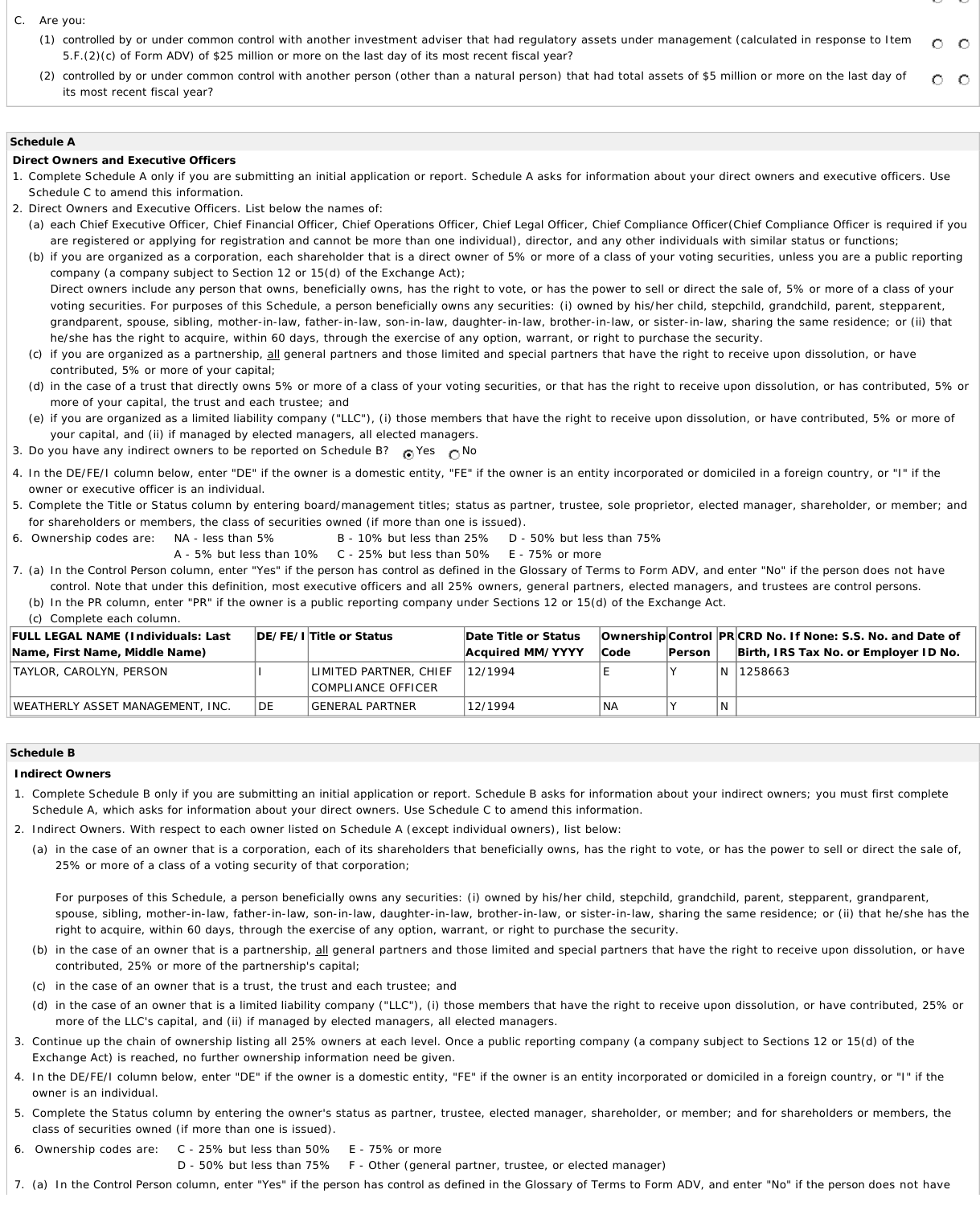*control*. Note that under this definition, most executive officers and all 25% owners, general partners, elected managers, and trustees are *control persons*.

(b) In the PR column, enter "PR" if the owner is a public reporting company under Sections 12 or 15(d) of the Exchange Act.

(c) Complete each column.

| FULL LEGAL NAME (Individuals: Last<br>Name, First Name, Middle Name) | DE/FE/I Entity in Which<br>Interest is Owned | Status              | Date Status<br>Acquired | Code | Person | Ownership Control PR CRD No. If None: S.S. No. and Date of<br>Birth, IRS Tax No. or Employer ID No. |
|----------------------------------------------------------------------|----------------------------------------------|---------------------|-------------------------|------|--------|-----------------------------------------------------------------------------------------------------|
|                                                                      |                                              |                     | MM/YYYY                 |      |        |                                                                                                     |
| TAYLOR, CAROLYN, PERSON                                              | WEATHERLY ASSET                              | PRESIDENT   10/1994 |                         |      |        | IN 1258663                                                                                          |
|                                                                      | MANAGEMENT, INC.                             |                     |                         |      |        |                                                                                                     |

### **Schedule D - Miscellaneous**

You may use the space below to explain a response to an Item or to provide any other information.

The figures in Item 5 D ("Clients"), Item 5 F ("RAUM"), Section 5K(1) "asset type", Section 5K(2)(b) gross notional exposure/raum/borrowings, Section 5K(3)g-raum @ custodians, Section 5K(3)Custodians for Separately Managed Accounts, and Item 9 A 2 (custody) in this annual amendment are reflective of 12/31/21 data.

### **Schedule R**

No Information Filed

**DRP Pages**

# **CRIMINAL DISCLOSURE REPORTING PAGE (ADV)**

No Information Filed

### **REGULATORY ACTION DISCLOSURE REPORTING PAGE (ADV)**

No Information Filed

### **CIVIL JUDICIAL ACTION DISCLOSURE REPORTING PAGE (ADV)**

No Information Filed

## **Part 2**

### **Exemption from brochure delivery requirements for SEC-registered advisers**

SEC rules exempt SEC-registered advisers from delivering a firm brochure to some kinds of clients. If these exemptions excuse you from delivering a brochure to *all* of your advisory clients, you do not have to prepare a brochure.

**Yes No**

- 0  $\circ$ 

Are you exempt from delivering a brochure to all of your clients under these rules?

*If no, complete the ADV Part 2 filing below.*

Amend, retire or file new brochures:

| <b>Brochure ID</b> | <b>Brochure Name</b> | $\vert$ Brochure Type $(s)$                           |
|--------------------|----------------------|-------------------------------------------------------|
| 358733             | 20211208_ADV2A       | Individuals, High net worth individuals, Pension      |
|                    |                      | plans/profit sharing plans, Pension consulting,       |
|                    |                      | Foundations/charities, Other institutional, Financial |
|                    |                      | Planning Services                                     |
| 362139             | 20220304 ADV2A       | Individuals, High net worth individuals, Pension      |
|                    |                      | plans/profit sharing plans, Pension consulting,       |
|                    |                      | Foundations/charities, Other institutional, Financial |
|                    |                      | Planning Services                                     |

**Part 3 CRS Type(s) Affiliate Info Retire** 广 Investment Advisor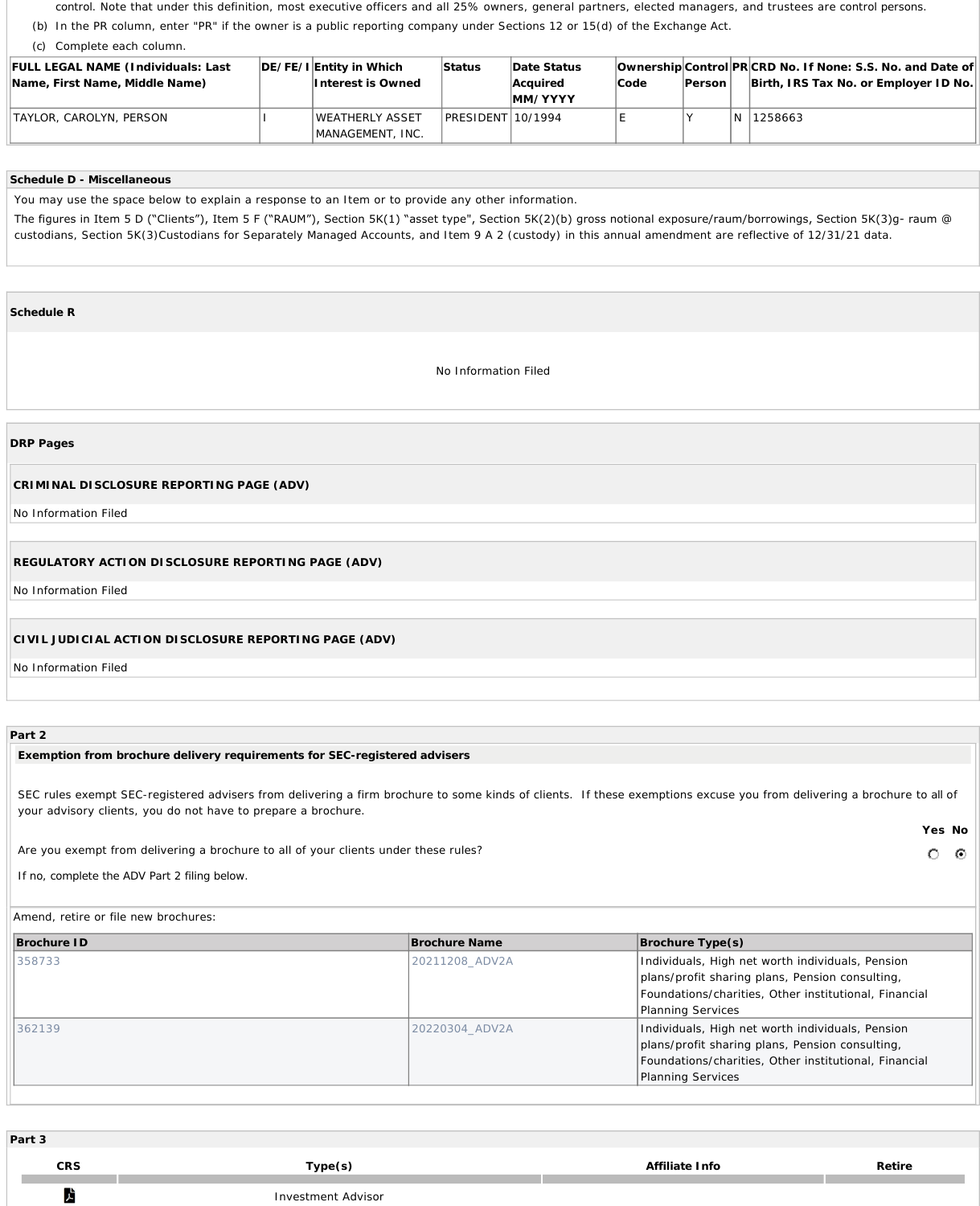### **Execution Pages**

# **DOMESTIC INVESTMENT ADVISER EXECUTION PAGE**

You must complete the following Execution Page to Form ADV. This execution page must be signed and attached to your initial submission of Form ADV to the SEC and all amendments.

# Appointment of Agent for Service of Process

By signing this Form ADV Execution Page, you, the undersigned adviser, irrevocably appoint the Secretary of State or other legally designated officer, of the state in which you maintain your *principal office and place of business* and any other state in which you are submitting a *notice filing*, as your agents to receive service, and agree that such *persons* may accept service on your behalf, of any notice, subpoena, summons, *order* instituting *proceedings*, demand for arbitration, or other process or papers, and you further agree that such service may be made by registered or certified mail, in any federal or state action, administrative *proceeding* or arbitration brought against you in any place subject to the jurisdiction of the United States, if the action, *proceeding*, or arbitration (a) arises out of any activity in connection with your investment advisory business that is subject to the jurisdiction of the United States, and (b) is *founded*, directly or indirectly, upon the provisions of: (i) the Securities Act of 1933, the Securities Exchange Act of 1934, the Trust Indenture Act of 1939, the Investment Company Act of 1940, or the Investment Advisers Act of 1940, or any rule or regulation under any of these acts, or (ii) the laws of the state in which you maintain your *principal office and place of business* or of any state in which you are submitting a *notice filing*.

# Signature

I, the undersigned, sign this Form ADV on behalf of, and with the authority of, the investment adviser. The investment adviser and I both certify, under penalty of perjury under the laws of the United States of America, that the information and statements made in this ADV, including exhibits and any other information submitted, are true and correct, and that I am signing this Form ADV Execution Page as a free and voluntary act.

I certify that the adviser's books and records will be preserved and available for inspection as required by law. Finally, I authorize any *person* having *custody* or possession of these books and records to make them available to federal and state regulatory representatives.

Signature: KYLIE TOY Printed Name: KYLIE TOY Adviser *CRD* Number: 106935

Date: MM/DD/YYYY 03/04/2022 Title: COMPLIANCE ASSOCIATE

# *NON-RESIDENT* **INVESTMENT ADVISER EXECUTION PAGE**

You must complete the following Execution Page to Form ADV. This execution page must be signed and attached to your initial submission of Form ADV to the SEC and all amendments.

# 1. Appointment of Agent for Service of Process

By signing this Form ADV Execution Page, you, the undersigned adviser, irrevocably appoint each of the Secretary of the SEC, and the Secretary of State or other legally designated officer, of any other state in which you are submitting a *notice filing*, as your agents to receive service, and agree that such persons may accept service on your behalf, of any notice, subpoena, summons, *order* instituting *proceedings*, demand for arbitration, or other process or papers, and you further agree that such service may be made by registered or certified mail, in any federal or state action, administrative *proceeding* or arbitration brought against you in any place subject to the jurisdiction of the United States, if the action, *proceeding* or arbitration (a) arises out of any activity in connection with your investment advisory business that is subject to the jurisdiction of the United States, and (b) is *founded*, directly or indirectly, upon the provisions of: (i) the Securities Act of 1933, the Securities Exchange Act of 1934, the Trust Indenture Act of 1939, the Investment Company Act of 1940, or the Investment Advisers Act of 1940, or any rule or regulation under any of these acts, or (ii) the laws of any state in which you are submitting a *notice filing*.

### 2. Appointment and Consent: Effect on Partnerships

If you are organized as a partnership, this irrevocable power of attorney and consent to service of process will continue in effect if any partner withdraws from or is admitted to the partnership, provided that the admission or withdrawal does not create a new partnership. If the partnership dissolves, this irrevocable power of attorney and consent shall be in effect for any action brought against you or any of your former partners.

# 3. *Non-Resident* Investment Adviser Undertaking Regarding Books and Records

By signing this Form ADV, you also agree to provide, at your own expense, to the U.S. Securities and Exchange Commission at its principal office in Washington D.C., at any Regional or District Office of the Commission, or at any one of its offices in the United States, as specified by the Commission, correct, current, and complete copies of any or all records that you are required to maintain under Rule 204-2 under the Investment Advisers Act of 1940. This undertaking shall be binding upon you, your heirs, successors and assigns, and any *person* subject to your written irrevocable consents or powers of attorney or any of your general partners and *managing agents*.

### Signature

I, the undersigned, sign this Form ADV on behalf of, and with the authority of, the *non-resident* investment adviser. The investment adviser and I both certify, under penalty of perjury under the laws of the United States of America, that the information and statements made in this ADV, including exhibits and any other information